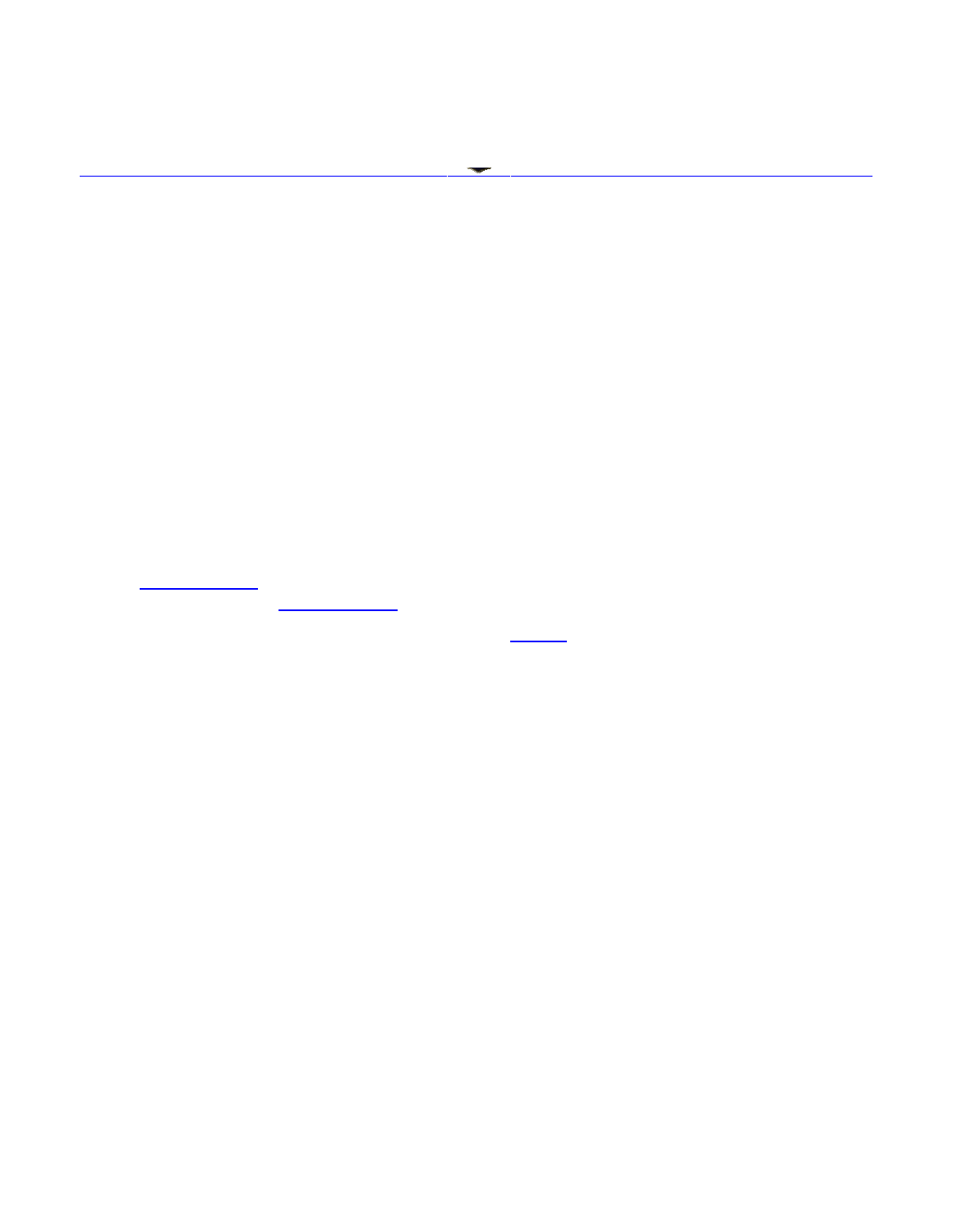Bosnia and Bosnia and Herzegovina Herzegovina Post-Conflict Reconstruction and the Transition to a Market Post-Conflict Reconstruction and the Transition to a Market Economy Economy

An OED Evaluation of World Bank Support

**THE WORLD BANK**

**THE WORLD BANK WORLD BANK OPERATIONS EVALUATION DEPARTMENT**







Bosnia and Herzegovina: Post-Conflict Reconstruction and the Transition to a Market Economy



**Bank**

0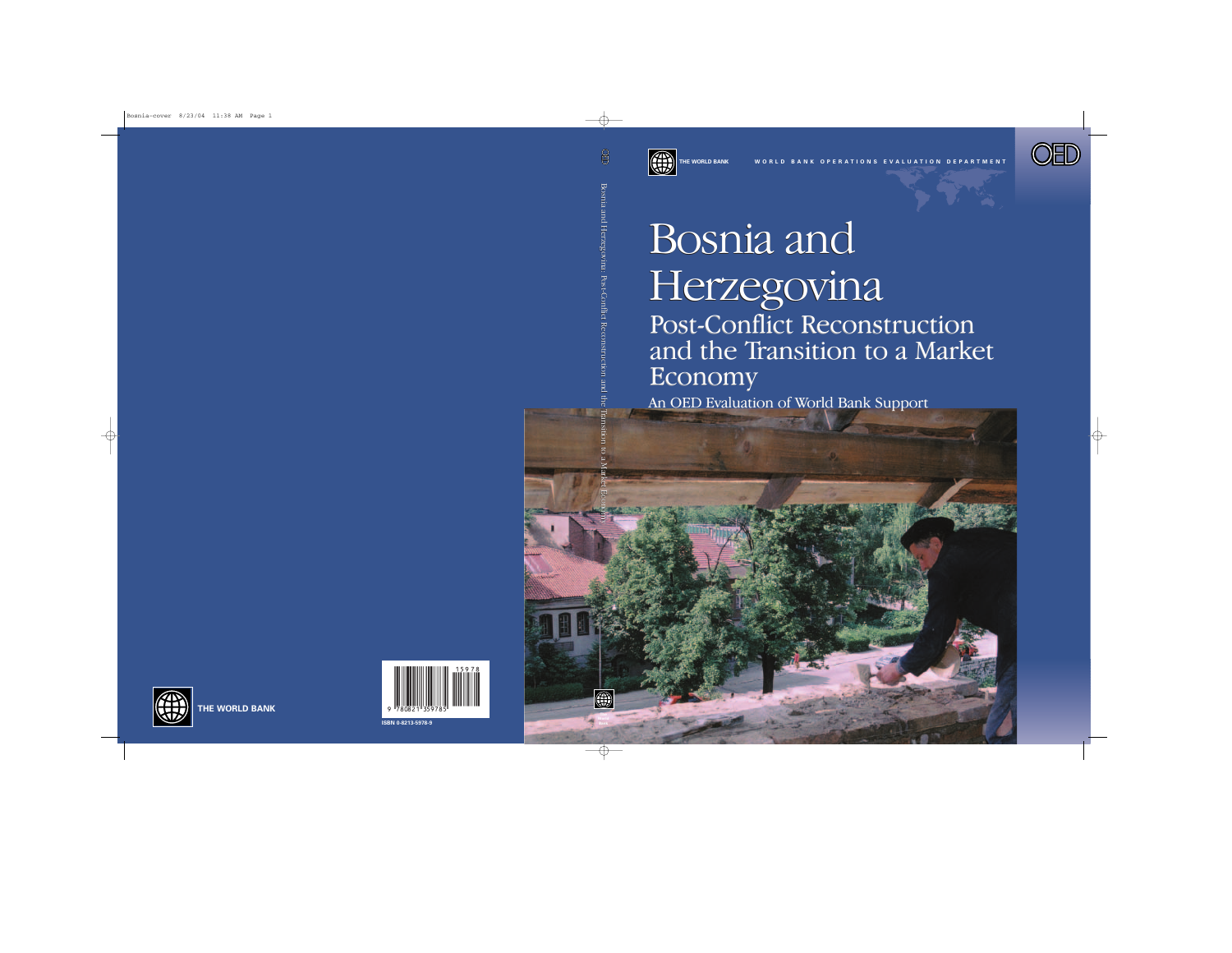# **Contents**

| $\mathbf V$ |                | <b>Acknowledgments</b>                                                                                                                                                                                                                                                                                                                                                                                                                                                                                                                                                                                                                                                                                   |  |  |  |  |  |  |  |  |
|-------------|----------------|----------------------------------------------------------------------------------------------------------------------------------------------------------------------------------------------------------------------------------------------------------------------------------------------------------------------------------------------------------------------------------------------------------------------------------------------------------------------------------------------------------------------------------------------------------------------------------------------------------------------------------------------------------------------------------------------------------|--|--|--|--|--|--|--|--|
| vii         |                | <b>Foreword, Prefacio, Avant-propos</b>                                                                                                                                                                                                                                                                                                                                                                                                                                                                                                                                                                                                                                                                  |  |  |  |  |  |  |  |  |
| хi          |                | <b>Executive Summary, Résumen, Résumé Analytique</b>                                                                                                                                                                                                                                                                                                                                                                                                                                                                                                                                                                                                                                                     |  |  |  |  |  |  |  |  |
| xix         |                | <b>Acronyms and Abbreviations</b>                                                                                                                                                                                                                                                                                                                                                                                                                                                                                                                                                                                                                                                                        |  |  |  |  |  |  |  |  |
| 1           | 1              | <b>Background</b><br>1<br>The Break-up of Yugoslavia and Its Impact on Bosnia and Herzegovina<br>The War in Bosnia and Herzegovina<br>$\mathbf{1}$<br>The Peace Agreement and the New Government Structure<br>2<br>$\overline{2}$<br>The International Reconstruction Effort                                                                                                                                                                                                                                                                                                                                                                                                                             |  |  |  |  |  |  |  |  |
| 5           | $\overline{2}$ | <b>World Bank Strategy and Assistance Program</b><br>Preparing for World Bank Support to Bosnia and Herzegovina<br>5<br>World Bank Strategy and Objectives<br>5<br>7<br>An Overview of IDA Lending<br>$\mathcal{P}$<br>Lending in Relation to Objectives<br>9<br>Economic Policy, Economic Management, and Governance<br>10<br>Private Sector Development<br>Financial Sector Reform and Restructuring<br>12<br>14<br>Support for the Social Sectors: Education<br>14<br>Support for the Social Sectors: Health<br>Support for the Social Sectors: Social Protection and Employment<br>15<br>16<br>Infrastructure<br>17<br>Analytical and Advisory Activities<br>Aid Mobilization and Coordination<br>17 |  |  |  |  |  |  |  |  |
| 21          | 3              | <b>Outcomes</b><br>21<br>Overall Economic Performance<br>21<br>Economic Policy, Economic Management, and Governance<br>28<br><b>Overall Rating</b><br><b>Institutional Development Impact</b><br>28<br>Sustainability<br>29                                                                                                                                                                                                                                                                                                                                                                                                                                                                              |  |  |  |  |  |  |  |  |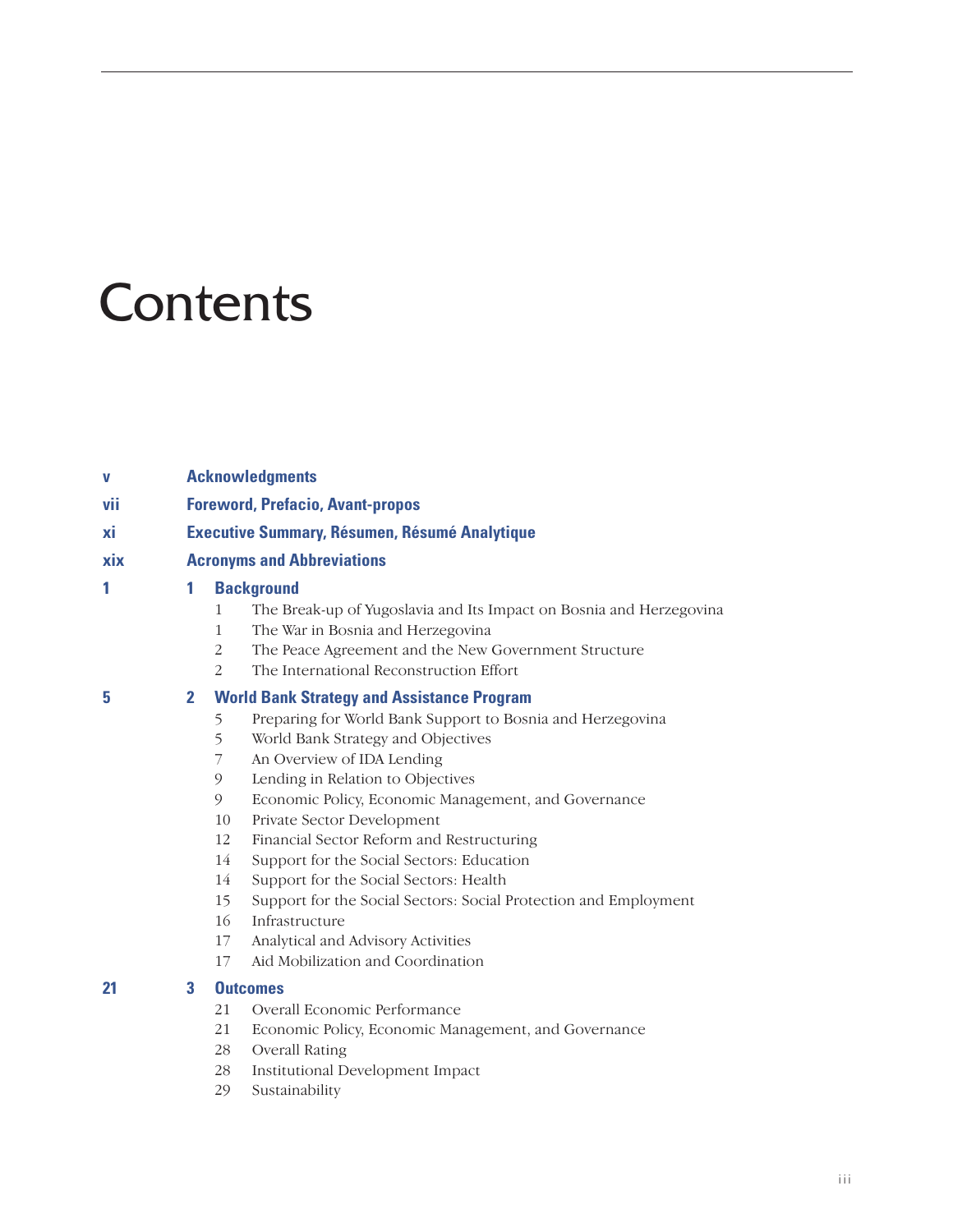## **31 4 Contributions to Outcomes**

- 31 The Bank's Role
- 32 Other Donors
- 33 The Client

## **35 5 Recommendations**

## **37 Annexes**

- 39 A: Statistical Tables and Figures
- 59 B: List of People Interviewed
- 61 C: Guide to OED's Country Assistance Evaluation Methodology
- 65 D: Comments from the Government
- 67 E: IFC's Assistance to Bosnia and Herzegovina in FY97–03
- 71 F: MIGA Guarantee Operations in Bosnia and Herzegovina
- 73 G: Management Action Record
- 75 H: Chairperson's Summary: Committee on Development Effectiveness (CODE)
- **79 Endnotes**

## **83 Bibliography**

## **Boxes**

- 3 1.1 International Oversight of Peace in Bosnia and Herzegovina
- 6 2.1 Membership and IBRD Debt

## **Tables**

- 3 1.1 GDP and GDP per Capita Estimates for BiH
- 7 2.1 Planned vs. Actual Commitments
- 9 2.2 Portfolio Ratios for BiH
- 9 2.3 Average Annual per Capita IDA Commitments for Post-Conflict Countries
- 18 2.4 Contribution of IDA and Other Donors to IDA Projects
- 22 3.1 Post-Reconstruction Economic Trends in BiH
- 24 3.2 Size of Intermediation and Credit to the Private Sector, 1997–03
- 25 3.3 Enrollment Rates, Most Recent Estimate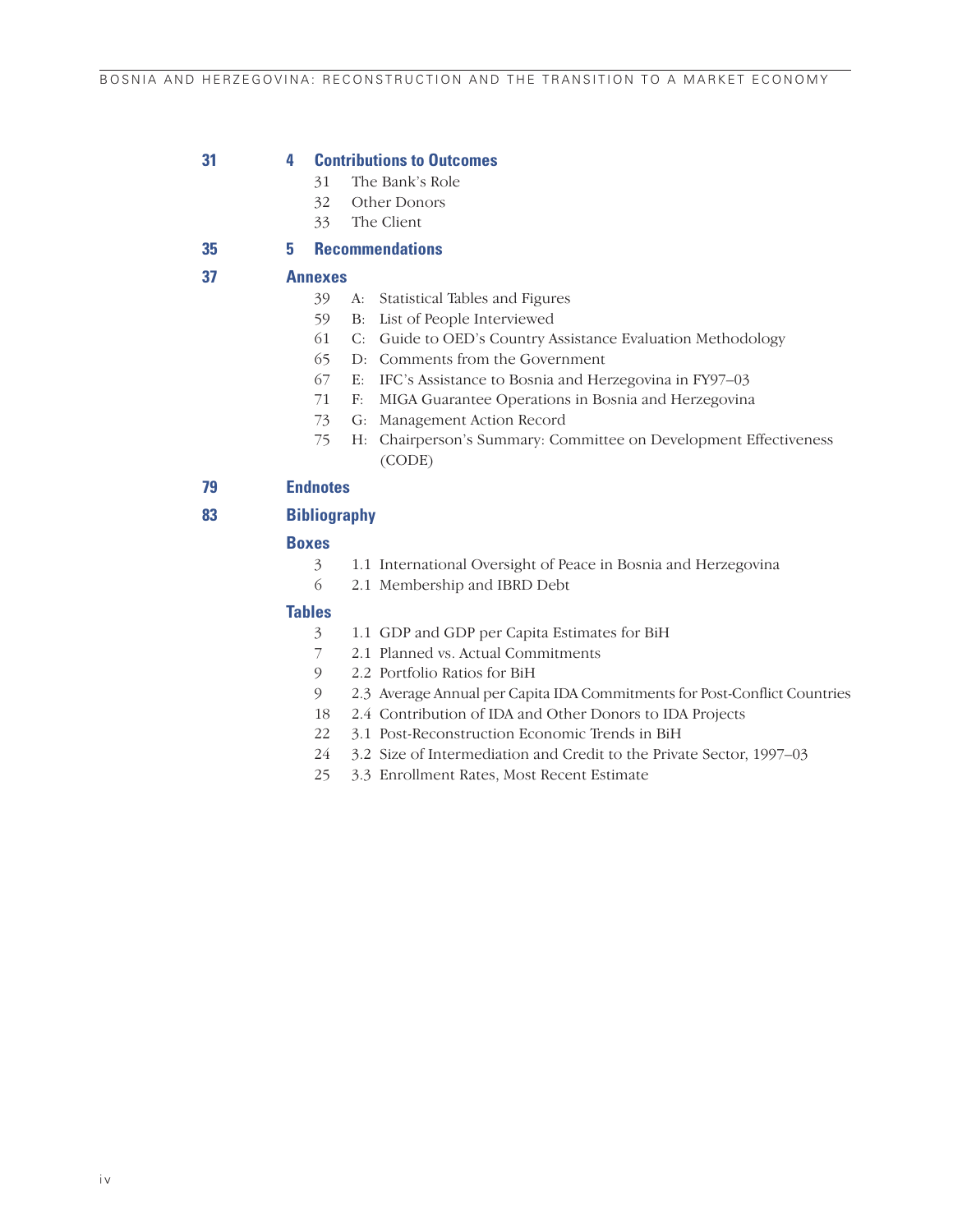## ANNEX A: STATISTICAL TABLES AND FIGURES

| Table A1:  | Bosnia and Herzegovina at a Glance                                             |
|------------|--------------------------------------------------------------------------------|
| Table A2a: | Bosnia and Herzegovina Economic Indicators, 1994-02                            |
| Table A2b: | Bosnia and Herzegovina Social Indicators, 1992-02                              |
| Figure A1: | Life Expectancy                                                                |
| Figure A2: | Mortality Rate, Infant                                                         |
| Figure A3: | Fertility Rate, Total                                                          |
| Table A3:  | External Assistance to Bosnia, Total Net ODA Disbursements, 1996-02            |
| Table A3a: | Summary of External Assistance to Bosnia, Total Net ODA Disbursements, 1996–02 |
| Table A3b: | Average Annual per Capita Official Assistance (Net Disbursements) for Post-    |
|            | <b>Conflict Countries</b>                                                      |
| Table A3c: | Average Annual per Capita IDA Commitments for Post-Conflict Countries          |
| Table A4a: | List of Credits Approved for Bosnia-Herzegovina                                |
| Table A4b: | World Bank Commitments including WBTF by Sectors for FY96-03                   |
| Table A4c: | Economic and Sector Work and CAS List for Bosnia-Herzegovina, 1996-03          |
| Table A5a: | OED Ratings, Approval FY96-03                                                  |
| Table A5b: | Portfolio at Risk for Active Projects                                          |
| Table A6a: | Cost Tables for 1996–03: Bank Budget                                           |
| Table A6b: | Cost Tables for 1996-03: Bank Budget and Trust Funds                           |
| Table A6c: | Average Costs of Lending (Bank Budget), Data for 1996–03                       |
| Table A6d: | Average Costs of Lending (Bank Budget and Trust Funds), Data for 1996–03       |
| Table A7:  | Bosnia-Herzegovina: Bank's Senior Management, 1995-03                          |
| Table A8:  | Bosnia-Herzegovina Millennium Development Goals                                |
| Table A9a: | Bosnia-Herzegovina: IDA Disbursements and net Transfers, FY97-03               |
| Table A9b: | Bosnia-Herzegovina: IBRD Principal Repayments and Interests, FY97-03           |
|            |                                                                                |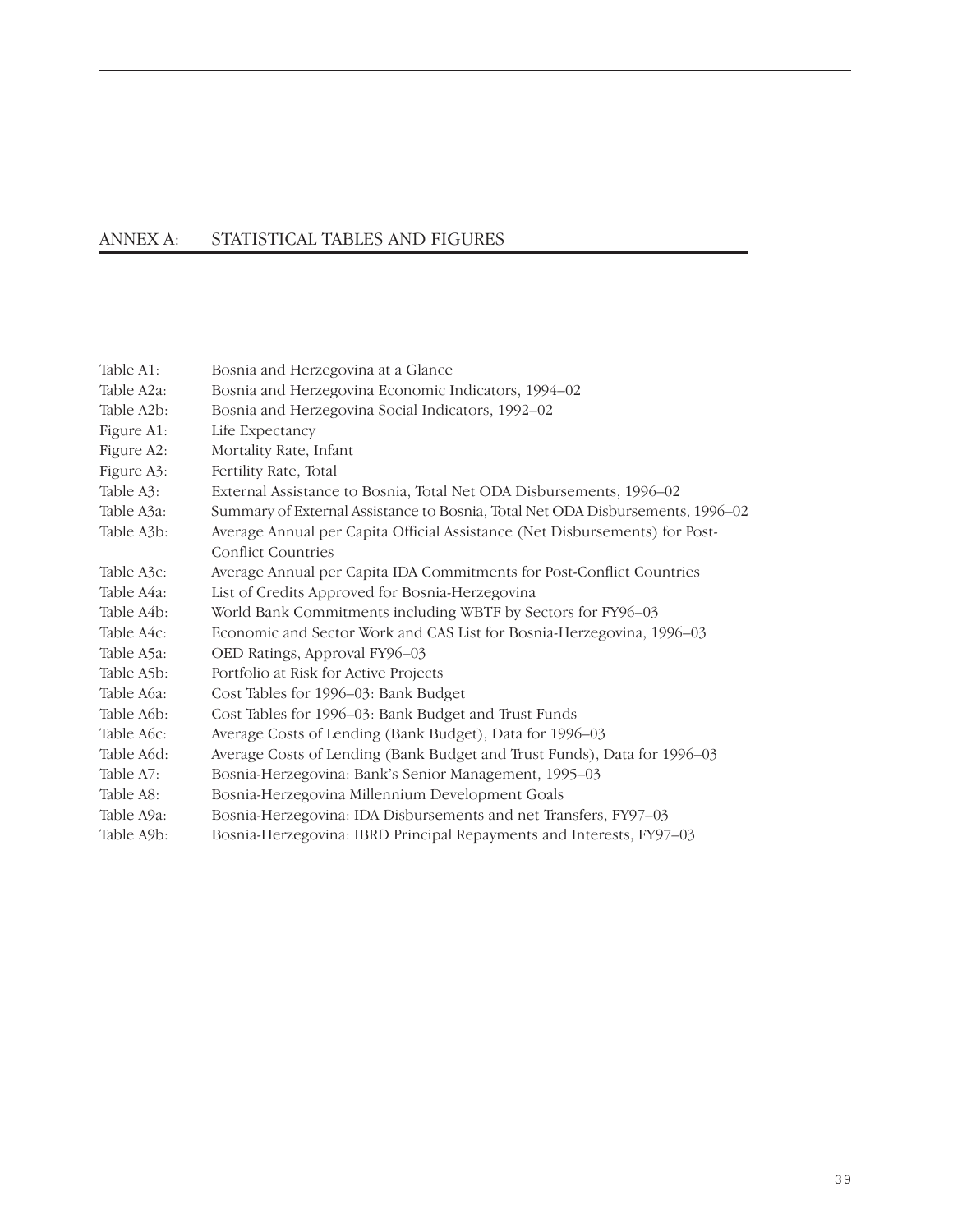## **T able A.1 Bosnia and Herzegovina at a Glance**

| <b>POVERTY and SOCIAL</b>                                                                                                                                                                                                                                                                                                   |         |                            | <b>Bosnia and</b><br>Herzegovina                               | <b>Europe and</b><br><b>Central Asia</b>                                                                                         | Lower-middle-<br>income                                                              |  |
|-----------------------------------------------------------------------------------------------------------------------------------------------------------------------------------------------------------------------------------------------------------------------------------------------------------------------------|---------|----------------------------|----------------------------------------------------------------|----------------------------------------------------------------------------------------------------------------------------------|--------------------------------------------------------------------------------------|--|
| 2002<br>Population, mid-year (millions)<br>GNI per capita (Atlas method, US\$)<br>GNI (Atlas method, US\$ billions)                                                                                                                                                                                                         |         |                            | 4.1<br>1.270<br>5.2                                            | 476<br>2,160<br>1,030                                                                                                            | 2,411<br>1,390<br>3,352                                                              |  |
| Average annual growth, 1996-02<br>Population (%)<br>Labor force (%)                                                                                                                                                                                                                                                         |         |                            | 2.5<br>2.8                                                     | 0.1<br>0.4                                                                                                                       | 1.0<br>1.2                                                                           |  |
| Most recent estimate (latest year available, 1996-02)<br>Poverty (% of population below<br>national poverty line)<br>Urban population (% of total population)<br>Life expectancy at birth (years)<br>Infant mortality (per 1,000 live births)<br>Child malnutrition (% of children under 5)                                 |         | 20<br>44<br>74<br>15<br>4  | 63<br>69<br>25<br>ä,                                           | $\ddotsc$<br>49<br>69<br>30<br>11                                                                                                |                                                                                      |  |
| Access to an improved water source<br>(% of population)<br>Illiteracy (% of population age 15+)<br>Gross primary enrollment<br>(% of school-age population)                                                                                                                                                                 |         | $\ddot{\phantom{a}}$<br>74 | 91<br>3<br>102                                                 | 81<br>13<br>111                                                                                                                  |                                                                                      |  |
| Male<br>Female                                                                                                                                                                                                                                                                                                              |         |                            | 74<br>74                                                       | 103<br>101                                                                                                                       | 111<br>110                                                                           |  |
| <b>KEY ECONOMIC RATIOS and</b><br><b>LONG-TERM TRENDS</b>                                                                                                                                                                                                                                                                   | 1982    | 1992                       | 2001                                                           | 2002                                                                                                                             |                                                                                      |  |
| GDP (US\$ billions)<br>Gross domestic investment/GDP<br>Exports of goods and services/GDP<br>Gross domestic savings/GDP<br>Gross national savings/GDP<br>Current account balance/GDP<br>Interest payments/GDP<br>Total debt/GDP<br>Total debt service/exports<br>Present value of debt/GDP<br>Present value of debt/exports |         | $\ddotsc$                  | Ω,                                                             | 4.8<br>$\ddot{\phantom{a}}$<br>$\ddot{\phantom{a}}$<br>$\ddotsc$<br>$\ddotsc$<br>$-19.8$<br>1.8<br>46.3<br>19.0<br>33.1<br>101.3 | 5.2<br>20.9<br>26.9<br>$-2.8$<br>5.7<br>1.1<br>51.9<br>9.0<br>$\ddotsc$<br>$\ddotsc$ |  |
| (average annual growth)                                                                                                                                                                                                                                                                                                     | 1982-92 | 1992-02                    | 2001                                                           | 2002                                                                                                                             | $2002 - 06$                                                                          |  |
| GDP<br>GDP per capita<br>Exports of goods and services                                                                                                                                                                                                                                                                      | $\sim$  | 20.6<br>18.0<br>27.5       | 4.5<br>2.4<br>0.8                                              | 3.9<br>2.4<br>5.3                                                                                                                | 5.2<br>4.9<br>5.0                                                                    |  |
| <b>STRUCTURE of the ECONOMY</b>                                                                                                                                                                                                                                                                                             |         | 1982                       | 1992                                                           | 2001                                                                                                                             | 2002                                                                                 |  |
| (% of GDP)<br>Agriculture<br>Industry<br>Manufacturing<br><b>Services</b><br>Private consumption<br>General government consumption<br>Imports of goods and services                                                                                                                                                         |         | $\ddotsc$                  | и,                                                             | 14.3<br>29.6<br>$\cdots$<br>56.1<br>$\ddotsc$<br>$\ldots$<br>52.1                                                                | $\ddotsc$<br>50.6                                                                    |  |
| (average annual growth)<br>Agriculture<br>Industry<br>Manufacturing<br>Services<br>Private consumption<br>General government consumption<br>Gross domestic investment                                                                                                                                                       |         | 1982-92                    | 1992-02<br>8.0<br>26.2<br>17.0<br>37.2<br>Ω,<br>$\sim$<br>35.6 | 2001<br><br>$\ddot{\phantom{a}}$<br>$\ddot{\phantom{a}}$<br><br>                                                                 | 2002<br>н,                                                                           |  |
| Imports of goods and services                                                                                                                                                                                                                                                                                               |         |                            | 13.1                                                           | $-0.6$                                                                                                                           | $-1.9$                                                                               |  |









*Note*: 2002 data are preliminary estimates.

This table was produced from the Development Economics central database.

\* The diamonds show four key indicators in the country (in bold) compared with its income-group average. If data are missing, the diamond will be incomplete.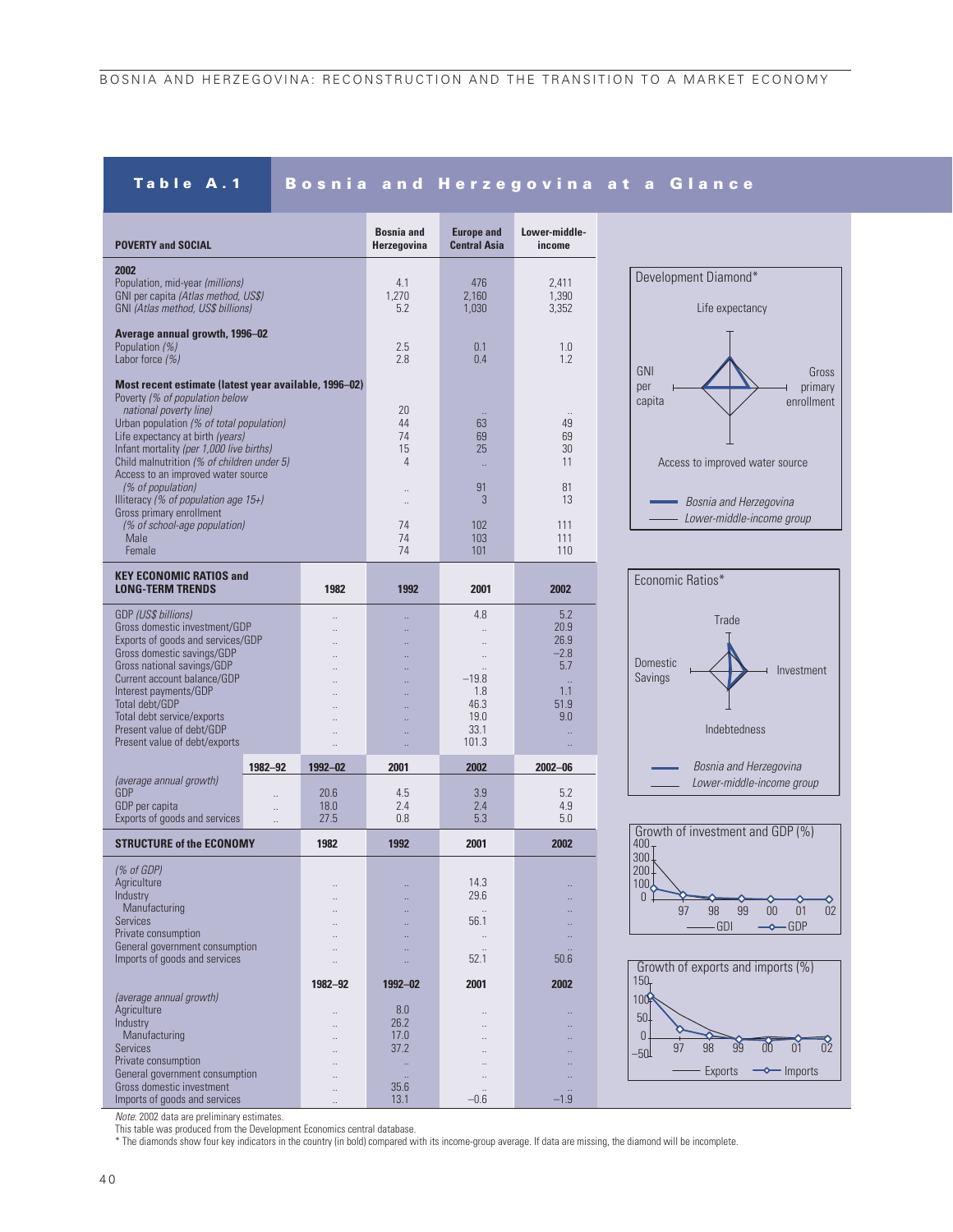| <b>PRICES and GOVERNMENT FINANCE</b>                                                                                                             | 1982                                                                     | 1992     | 2001                                             | 2002                              |
|--------------------------------------------------------------------------------------------------------------------------------------------------|--------------------------------------------------------------------------|----------|--------------------------------------------------|-----------------------------------|
| <b>Domestic prices</b> (% change)<br>Consumer prices<br>Implicit GDP deflator                                                                    |                                                                          | Ω.       | 4.3                                              | 0.0                               |
| <b>Government finance</b><br>(% of GDP, includes current grants)<br>Current revenue<br>Current budget balance                                    | <br>$\ddot{\phantom{a}}$                                                 | u        | 33.4<br>$-0.6$                                   | 37.9<br>0.7                       |
| Overall surplus/deficit                                                                                                                          | $\ddotsc$                                                                | x,       | $-7.2$                                           | $-8.1$                            |
| <b>TRADE</b>                                                                                                                                     | 1982                                                                     | 1992     | 2001                                             | 2002                              |
| (US\$ millions)<br>Total exports (fob)<br>n.a.<br>n.a.<br><b>Manufactures</b>                                                                    | $\ddot{\phantom{a}}$                                                     |          | 877<br>$\ddotsc$<br>$\ddotsc$                    | 1,070<br>.,                       |
| Total imports (cif)<br>Food                                                                                                                      | $\ddotsc$                                                                | н.       | $\ddotsc$<br>2,485                               | $\ddotsc$<br>2,619                |
| Fuel and energy<br>Capital goods                                                                                                                 | $\ddot{\phantom{a}}$<br>$\ddot{\phantom{a}}$<br>                         | и,       | $\ddot{\phantom{a}}$<br>$\ddot{\phantom{a}}$<br> | ä.<br>ä.<br>                      |
| Export price index (1995=100)<br>Import price index (1995=100)<br>Terms of trade (1995=100)                                                      | <br>$\ddot{\phantom{a}}$<br>$\ddotsc$                                    | u.<br>x, | <br>$\ddot{\phantom{a}}$<br>$\ddotsc$            | Ω.<br>Ω.<br>и,                    |
| <b>BALANCE of PAYMENTS</b>                                                                                                                       | 1982                                                                     | 1992     | 2001                                             | 2002                              |
| (US\$ millions)<br>Exports of goods and services<br>Imports of goods and services<br>Resource balance                                            | $\ddot{\phantom{a}}$                                                     | и.       | 1,274<br>2,617<br>$-1,343$                       | 1,471<br>2,809<br>$-1,338$        |
| Net income<br>Net current transfers                                                                                                              | $\ddot{\phantom{a}}$                                                     | и,       | 223<br>168                                       | 252<br>204                        |
| Current account balance                                                                                                                          |                                                                          |          | $-952$                                           | Ω,                                |
| Financing items (net)<br>Changes in net reserves                                                                                                 | <br>$\ddotsc$                                                            | Ω.       | 953<br>$-1$                                      | $-38$                             |
| Memo:<br>Reserves including gold (US\$ millions)<br>Conversion rate (DEC, local/US\$)                                                            | $\ddot{\phantom{a}}$<br>$\ddotsc$                                        | $\sim$   | 2.2                                              | 2.1                               |
| <b>EXTERNAL DEBT and RESOURCE FLOWS</b>                                                                                                          | 1982                                                                     | 1992     | 2001                                             | 2002                              |
| (US\$ millions)<br>Total debt outstanding and disbursed<br><b>IBRD</b><br><b>IDA</b>                                                             | $\ddotsc$<br>$\ddotsc$                                                   | u.<br>и, | 2,225<br>540<br>443                              | 2,725<br>538<br>578               |
| Total debt service<br><b>IBRD</b><br><b>IDA</b>                                                                                                  | $\ddot{\phantom{a}}$                                                     | Ω.       | 299<br>36<br>3                                   | 165<br>45<br>$\overline{4}$       |
| Composition of net resource flows<br>Official grants<br>Official creditors<br>Private creditors<br>Foreign direct investment<br>Portfolio equity | $\ddot{\phantom{0}}$<br>$\ddot{\phantom{a}}$                             | н.<br>u. | 431<br>$-109$<br>4<br>222<br>0                   | ÷.<br>72<br>6<br>.,<br>$\ddotsc$  |
| World Bank program<br>Commitments<br><b>Disbursements</b><br>Principal repayments<br>Net flows<br>Interest payments<br>Net transfers             | $\ddot{\phantom{a}}$<br>$\ddot{\phantom{a}}$<br><br>$\ddot{\phantom{a}}$ | u        | 124<br>62<br>5<br>56<br>34<br>22                 | 102<br>97<br>23<br>74<br>25<br>49 |









*Note*: This table was produced from the Development Economics central database.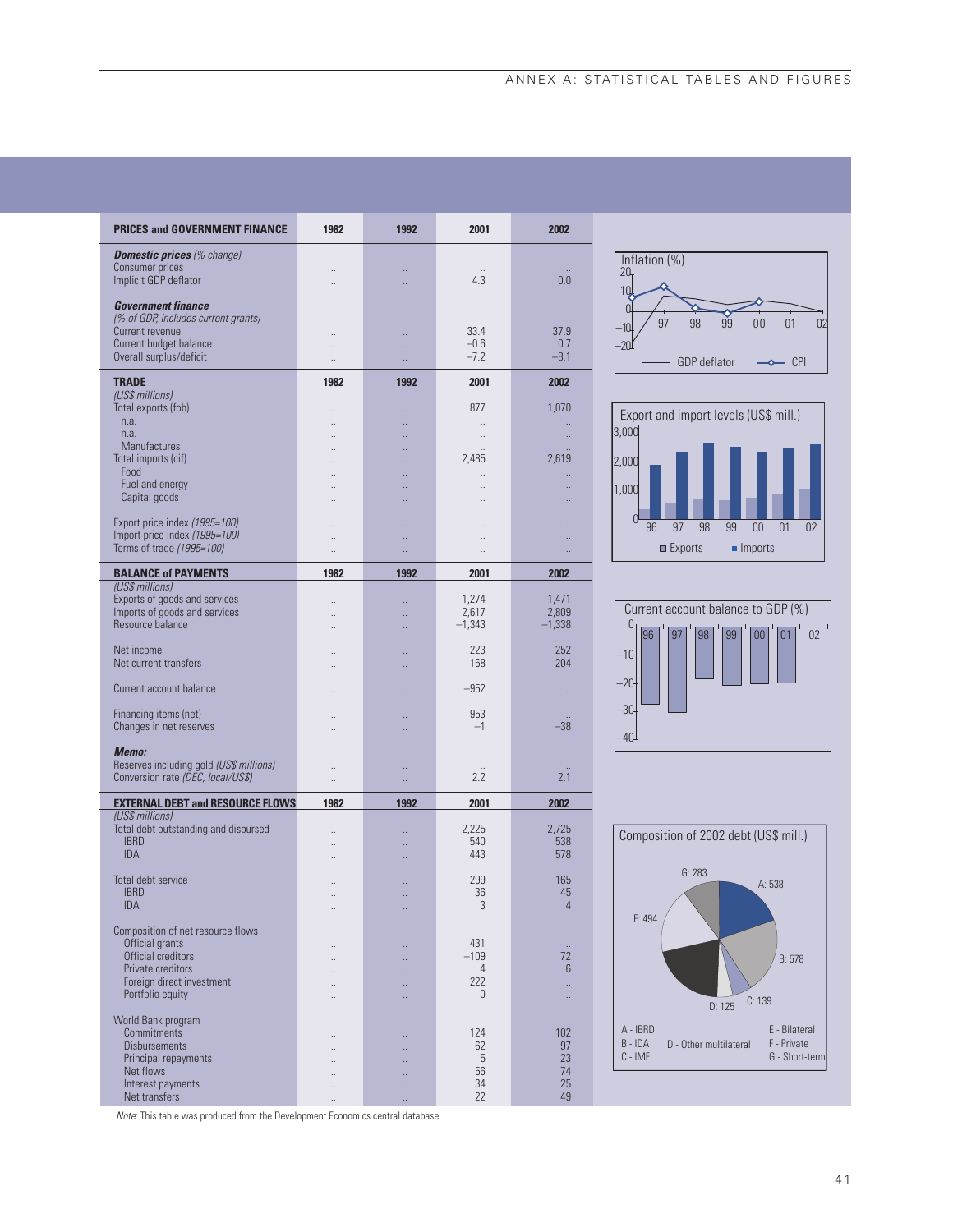| Bosnia-Herzegovina, Economic Indicators,<br>Table A.2a |                      |                      |          |                |          |           |          |          |           |
|--------------------------------------------------------|----------------------|----------------------|----------|----------------|----------|-----------|----------|----------|-----------|
| $1994 - 02$                                            |                      |                      |          |                |          |           |          |          |           |
|                                                        | 1994                 | 1995                 | 1996     | 1997           | 1998     | 1999      | 2000     | 2001     | 2002      |
| GDP growth (annual %)                                  | $\ddotsc$            | 20.8                 | 85.9     | 36.6           | 15.6     | 9.6       | 5.6      | 4.5      | 3.9       |
| GNI per capita, Atlas method (current US\$)            | $\ddot{\phantom{1}}$ | $\mathbb{Z}^2$       | 800      | 1,020          | 1,150    | 1,200     | 1,280    | 1,270    | 1,270     |
| GNI per capita, PPP (current international \$)         | 1,330                | 1,760                | 3,200    | 4,220          | 4,700    | 5,110     | 5,450    | 5,620    | 5,800     |
| Agriculture, value added (% of GDP)                    | 35.85                | 24.64                | 20.51    | 16.90          | 14.85    | 13.32     | 11.71    | 14.29    | $\ddotsc$ |
| Industry, value added (% of GDP)                       | 25.86                | 26.96                | 25.72    | 25.30          | 25.96    | 24.40     | 24.87    | 29.65    |           |
| Services, etc., value added (% of GDP)                 | 38.29                | 48.41                | 53.77    | 57.80          | 59.20    | 62.27     | 63.42    | 56.07    | $\ddotsc$ |
| Exports of goods and services (% of GDP)               | 15.45                | 20.41                | 24.01    | 28.41          | 29.33    | 25.59     | 25.96    | $\sim$   | 26.87     |
| Imports of goods and services (% of GDP)               | 86.40                | 71.47                | 83.11    | 73.89          | 66.11    | 58.14     | 55.39    | 52.12    | 50.64     |
| Private capital flows, total (% of GDP)                | 0                    | $\theta$             | $\theta$ | $\overline{0}$ | 2.33     | 1.92      | 3.29     | 4.17     | 5.33      |
| Current account balance (% of GDP)                     | $-14.10$             | $-10.34$             | $-27.29$ | $-30.06$       | $-18.37$ | $-20.69$  | $-19.95$ | $-19.83$ | $-16.81$  |
| Total debt service (% of exports of                    |                      |                      |          |                |          |           |          |          |           |
| goods and services)                                    |                      |                      |          |                | $\ldots$ | 10.98     | 19.22    | 19.08    |           |
| Gross international reserves in months                 |                      |                      |          |                |          |           |          |          |           |
| of imports                                             |                      |                      |          |                | $\ldots$ |           | 2.1      | 5.0      | 4.7       |
| Gross domestic savings (% of GDP)                      | $\ddotsc$            | $-31.07$             | $-17.21$ | $-4.19$        | $-0.92$  | $-12.58$  | $\ldots$ | $\sim$   | $-2.84$   |
| Inflation, consumer prices (annual %)                  | $\ddot{\phantom{a}}$ | $\ddot{\phantom{a}}$ |          | $\ldots$       | $-0.3$   | 3.4       | 5.1      | 3.1      | 0.3       |
| Current public revenue, excluding grants               |                      |                      |          |                |          |           |          |          |           |
| (% of GDP)                                             | $\ldots$             | $\ddotsc$            | 51.9     | 39.9           | 46.3     | 47.7      | 46.8     | 44.4     | 46.5      |
| Public expenditure, total (% of GDP)                   | $\ddotsc$            |                      | 56.5     | 62.4           | 54.9     | 59.8      | 57.3     |          |           |
| Overall budget balance, including grants               |                      |                      |          |                |          |           |          |          |           |
| (% of GDP)                                             | $\ldots$             | $\ddotsc$            | $\ldots$ | $\ldots$       | $\ldots$ | $\ddotsc$ | $-10.0$  | $-5.8$   | $-4.3$    |

*Note*: GNI = gross national income; PPP = purchasing power parity.

*Source*: World Bank database as of December 9, 2003 and IMF statistics.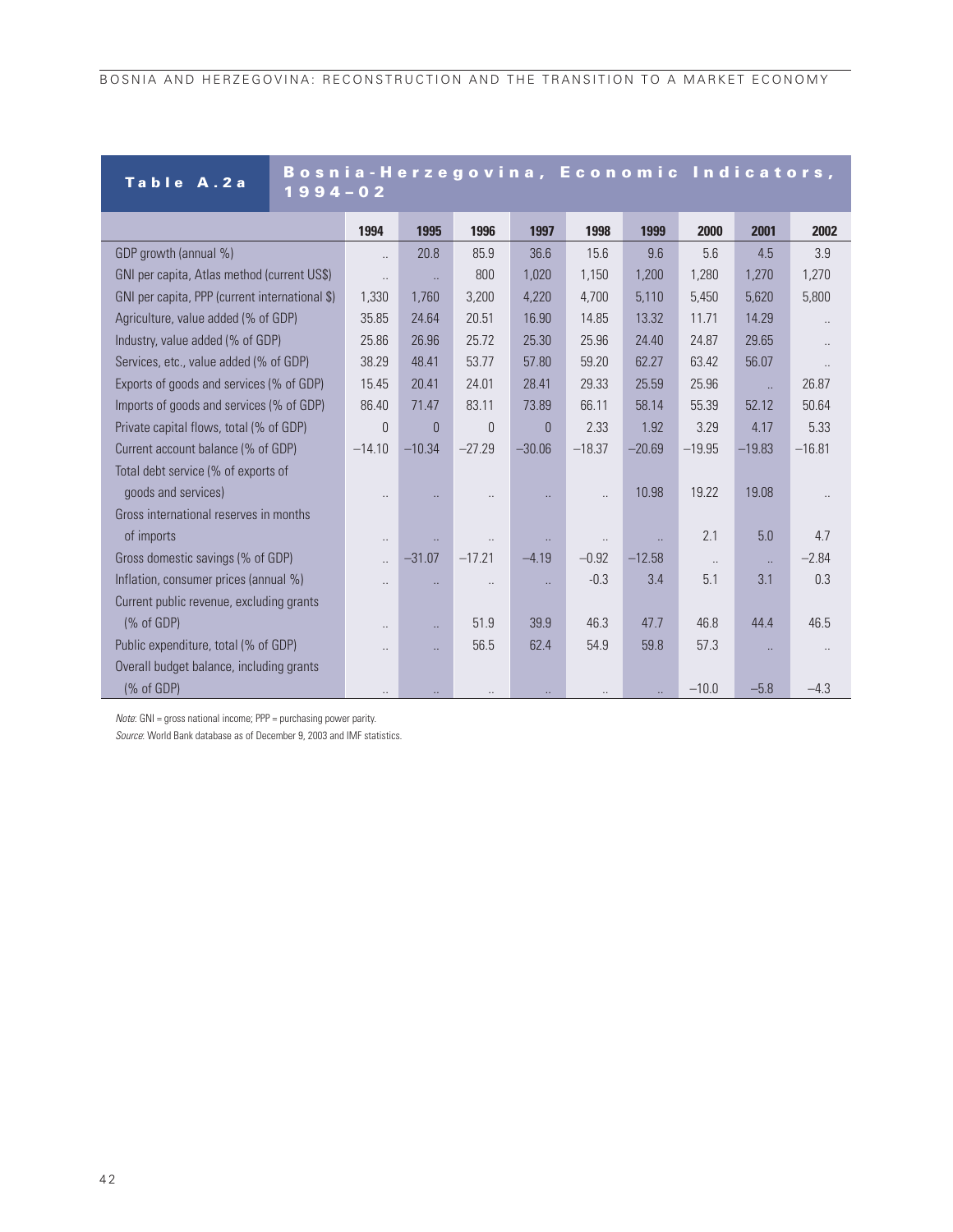|                    | Low-middle-<br>income | 1992 2000-02<br>countries     | 2,410.7           | 0.9                          | 49.4                     | :                                     |                            | ÷                    |                                  | 84.3                 |                                 | 69.4    |                               | 2.1                      |                                   | 30.4           |                                    | 36.6           |
|--------------------|-----------------------|-------------------------------|-------------------|------------------------------|--------------------------|---------------------------------------|----------------------------|----------------------|----------------------------------|----------------------|---------------------------------|---------|-------------------------------|--------------------------|-----------------------------------|----------------|------------------------------------|----------------|
|                    |                       |                               | 2,172.5           | $\frac{3}{2}$                | 43.0                     | $\vdots$                              |                            | 111.5                |                                  | 86.7                 |                                 | 68.1    |                               | 2.3                      |                                   | 40.6           |                                    | $\ddot{.}$     |
| $1992 - 02$        |                       | 2000-02                       | 2.0               | 0.5                          | 59.5                     | ÷                                     |                            | 98.9                 |                                  | 90.0                 |                                 | 73.4    |                               | 1.8                      |                                   | 22.0           |                                    | 26.0           |
|                    |                       | <b>Macedonia</b><br>1992      | $\overline{a}$    | 0.4                          | 58.6                     | ÷                                     |                            | 97.1                 |                                  | $\ddot{\phantom{a}}$ |                                 | 72.0    |                               | 2.2                      |                                   | 30.6           |                                    | 32.3           |
|                    |                       | $2000 - 02$                   | 5.2               |                              | 56.8                     | $\vdots$                              |                            | 95.5                 |                                  | 86.0                 |                                 | 73.4    |                               | $\overline{\phantom{a}}$ |                                   | 24.0           |                                    | 29             |
|                    |                       | Georgia<br>1992               | 5.4               | $-0.3$                       | 55.5                     | $\ddot{\phantom{a}}$                  |                            | 86.5                 |                                  | 58.0                 |                                 | 72.6    |                               | $\frac{8}{1}$            |                                   | 24.0           |                                    | $\vdots$       |
| Social Indicators, |                       | $2000 - 02$                   | 10.7              | $\overline{0}$ .             | 51.9                     | $\ddot{\phantom{a}}$                  |                            | 93.0                 |                                  | $\ddot{\phantom{a}}$ |                                 | 72.7    |                               | $\overline{1}$ .         |                                   | 17.0           |                                    | 19.0           |
|                    | Serbia-               | <b>Montenegro</b><br>1992     | 10.5              | 0.3                          | 51.1                     | ÷                                     |                            | 72.7                 |                                  | $\ddot{\phantom{a}}$ |                                 | 71.4    |                               | 1.9                      |                                   | 21.7           |                                    | 24.6           |
|                    | $2000 - 02$           | 4.4                           | $-0.2$            | 58.6                         | $\ddot{\phantom{a}}$     |                                       | $\ddot{\phantom{a}}$       |                      | :                                |                      | 73.8                            |         | $\ddot{5}$                    |                          | 0.7                               |                | $0.\overline{8}$                   |                |
|                    |                       | Croatia<br>1992               | 4.8               | 0.0                          | 54.7                     | $\ddot{\cdot}$                        |                            | 85.6                 |                                  | 83.0                 |                                 | 71.2    |                               | $\ddot{5}$               |                                   | 11.6           |                                    | 14.0           |
| Herzegovina,       |                       | $2000 - 02$<br><b>Albania</b> | 3.2               | $\overline{1.0}$             | 43.6                     | ÷                                     |                            | 107.0                |                                  | 97.0                 |                                 | 74.0    |                               | 2.2                      |                                   | 23.0           |                                    | 25.0           |
|                    |                       | 1992                          | 3.3               | $-0.6$                       | 37.3                     | ÷                                     |                            | 99.9                 |                                  | 94.0                 |                                 | 71.3    |                               | 2.9                      |                                   | 34.2           |                                    | ÷              |
|                    |                       | $1995$ $2000 - 02a$           | 4.1               | بن<br>$\subset$              | 43.9                     | 92.8                                  |                            | $\ddot{\phantom{a}}$ |                                  | $\overline{5}$       |                                 | 73.9    |                               | 1.60                     |                                   | 7.6            |                                    | $\frac{8}{10}$ |
| Bosnia and         |                       | Bosnia-Herzegovina            | 3.4               | 3.4                          | 40.9                     |                                       |                            | $\ddot{\phantom{a}}$ |                                  | 55                   |                                 | 72.7    |                               | 1.60                     |                                   | $\overline{1}$ |                                    | $\overline{0}$ |
|                    |                       | 1992                          | 41                | 0.5                          | 39.9                     |                                       |                            | $\ddot{\phantom{a}}$ |                                  | 58                   |                                 | 72.2    |                               | 1.60                     |                                   | 7.4            |                                    |                |
| Table A.2b         |                       |                               | Population, total | Population growth (annual %) | Urban population (% net) | School enrollment, primary<br>(% net) | School enrollment, primary | (% gross)            | Immunization, DPT (% of children | under 12 months)     | Life expectancy at birth, total | (years) | Fertility rate, total (births | per woman)               | Mortality rate, infant (per 1,000 | live births)   | Mortality rate, under-5 (per 1,000 | live births)   |
|                    |                       |                               |                   |                              |                          |                                       |                            |                      |                                  |                      |                                 |         |                               |                          |                                   |                |                                    |                |

a. Latest figure.

a. Latest figure.<br>*Source:* World Bank database as of December 9, 2003, and Bosnia and Herzegovina 2001 LSMS. *Source*: World Bank database as of December 9, 2003, and Bosnia and Herzegovina 2001 LSMS.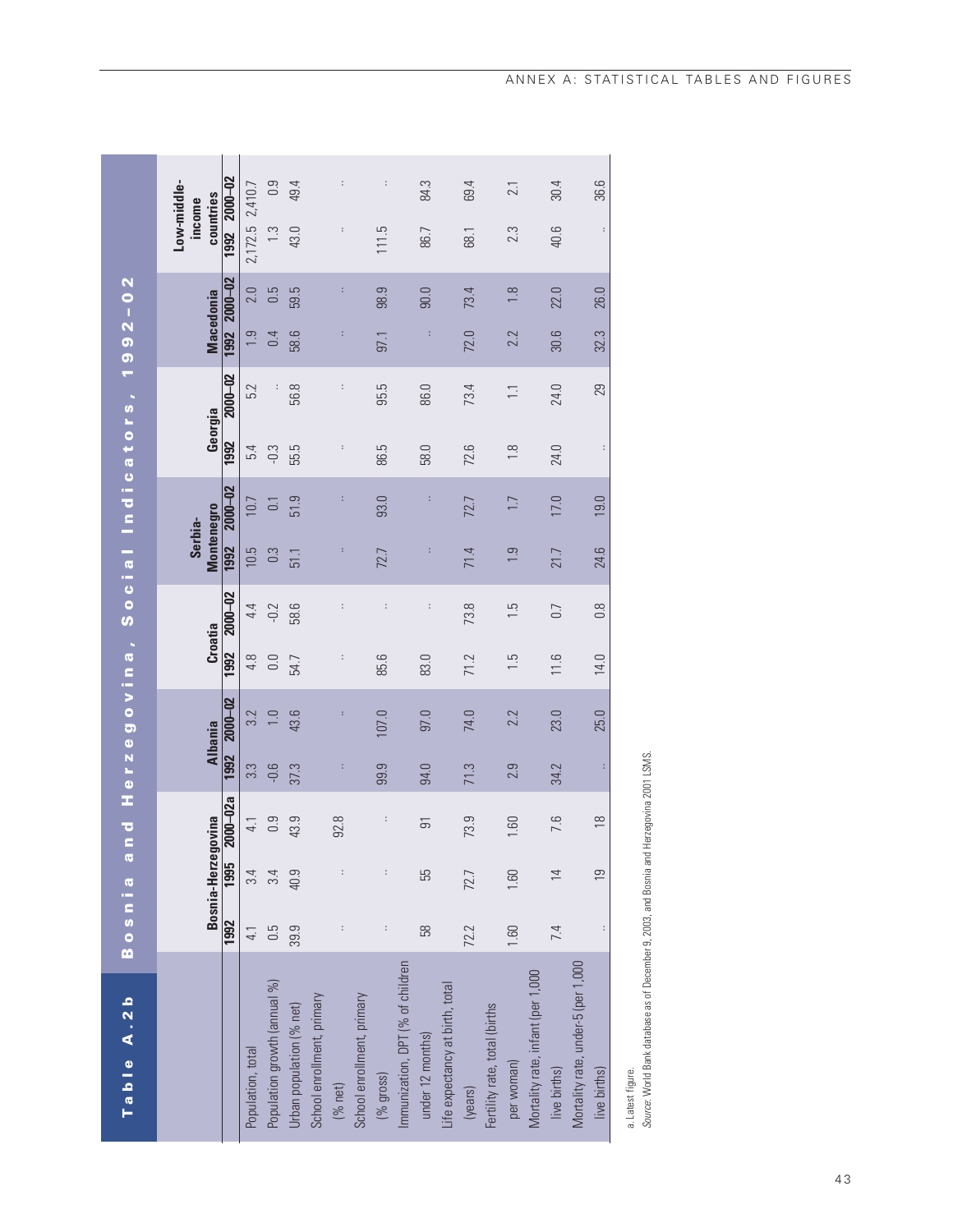

**Figure A.2 Mortality Rate, Infant**



### **Per 1,000 live births**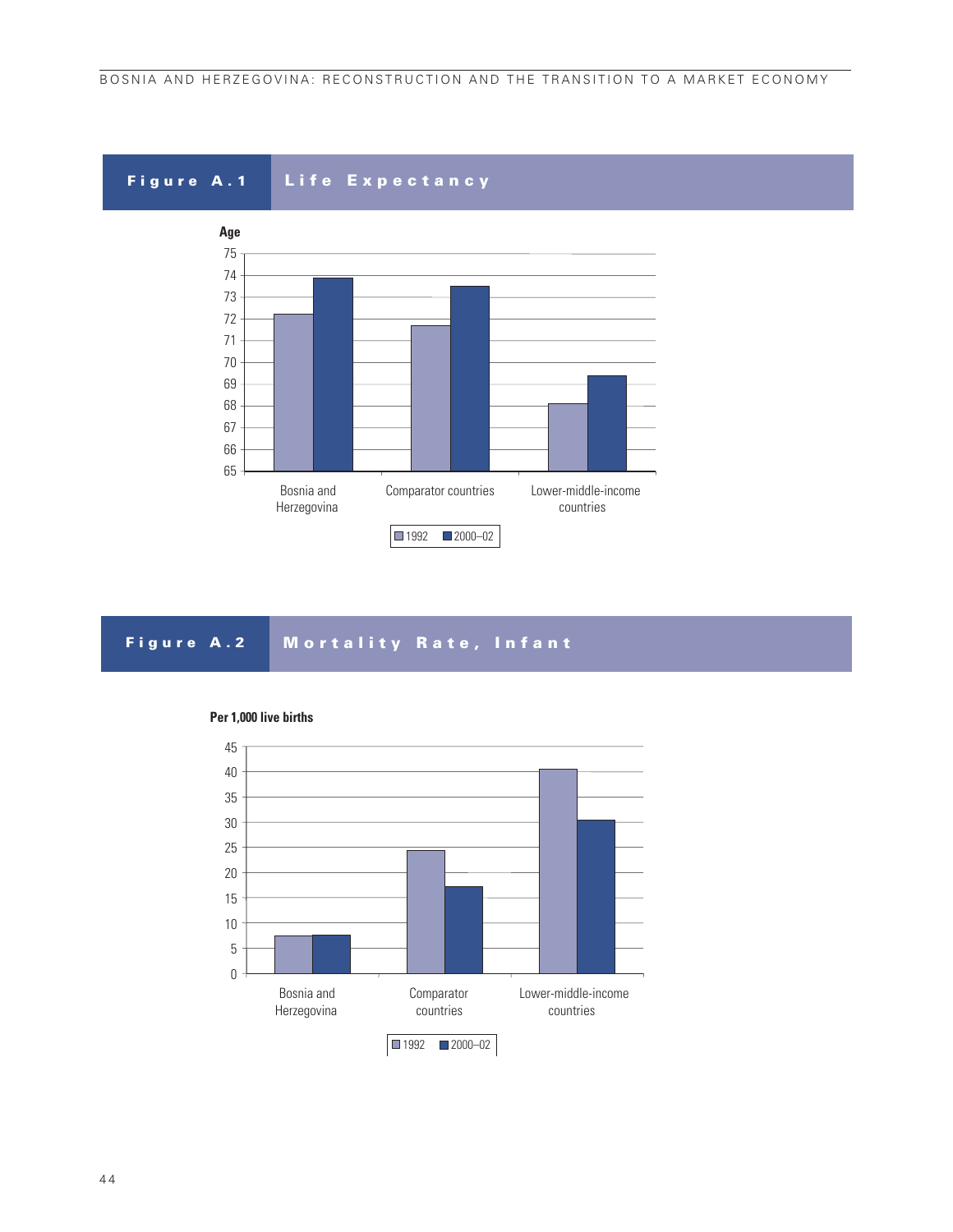## **Figure A.3 Fertility Rate, Total**

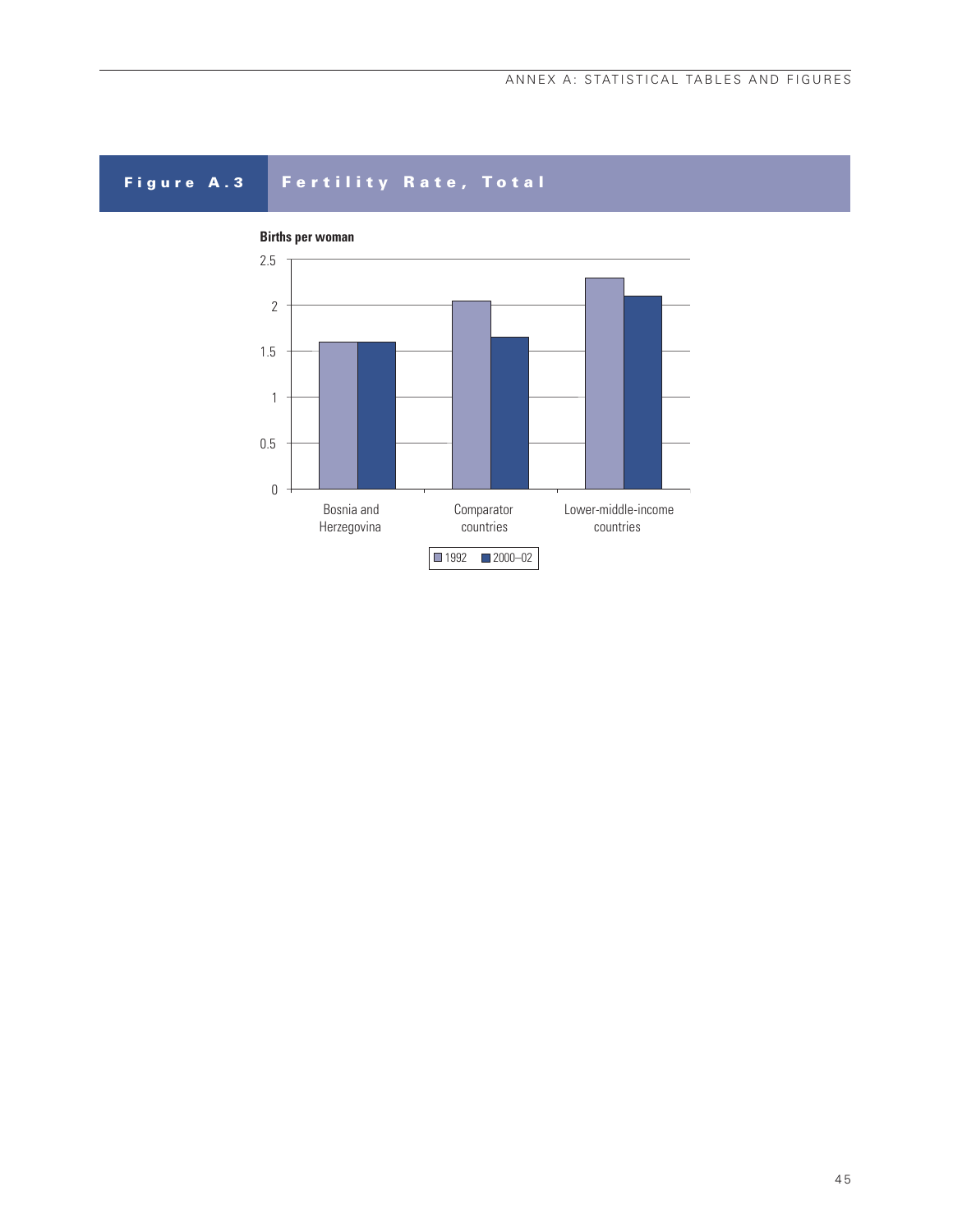| Table A.3                 |          | External<br>Net ODA<br>in US\$ million |         | Assistance to Bosnia, Total<br>Disbursements, 1996-02, |         |         |         |              |
|---------------------------|----------|----------------------------------------|---------|--------------------------------------------------------|---------|---------|---------|--------------|
| <b>Donor</b>              | 1996     | 1997                                   | 1998    | 1999                                                   | 2000    | 2001    | 2002    | <b>Total</b> |
| Austria                   | 96.8     | 44.9                                   | 38.5    | 28.5                                                   | 22.5    | 14.2    | 10.9    | 256.3        |
| Belgium                   | 2.6      | 4.3                                    | 4.0     | 5.7                                                    | 1.3     | 6.0     | 1.9     | 25.8         |
| Canada                    |          | 8.2                                    | 12.3    | 14.3                                                   | 5.5     | 10.6    | 6.9     | 57.8         |
| <b>Denmark</b>            |          | 4.0                                    | 2.5     | 2.1                                                    | 2.7     | 7.9     | 0.4     | 19.6         |
| Finland                   | 15.0     | $\,8.8$                                | 8.9     | 8.1                                                    | 4.3     | 4.8     | 4.7     | 54.6         |
| France                    | 7.2      | 5.0                                    | 5.1     | 115.7                                                  | 19.9    | 2.1     | 2.4     | 157.4        |
| Germany                   | 39.9     | 33.0                                   | 43.7    | 65.0                                                   | 91.5    | 27.0    | 19.4    | 319.5        |
| Greece                    | 7.2      | 10.4                                   | 22.2    | 2.0                                                    | 6.3     | 8.8     | 5.7     | 62.6         |
| Ireland                   | 5.9      | 2.3                                    | 0.2     | 0.2                                                    | 2.2     | 1.5     | 1.6     | 13.9         |
| Italy                     | 67.4     | 7.8                                    | 16.7    | $6.0\,$                                                | 33.0    | $5.0\,$ | 6.4     | 142.3        |
| Japan                     | 25.0     | 34.2                                   | 57.3    | 36.4                                                   | 24.4    | 9.6     | 14.7    | 201.6        |
| Luxembourg                | 0.9      | 1.4                                    | 1.4     | 1.2                                                    | 0.9     | 0.6     | 0.3     | 6.7          |
| Netherlands               | 88.3     | 84.1                                   | 77.2    | 77.0                                                   | 43.3    | 52.9    | 37.3    | 460.1        |
| Norway                    | 46.8     | 40.8                                   | 27.9    | 31.6                                                   | 30.8    | 16.9    | 23.8    | 218.6        |
| Portugal                  |          | 0.1                                    | $1.0\,$ | 0.9                                                    | 1.1     | 0.9     | 2.2     | 6.2          |
| Spain                     | 12.2     | 6.1                                    | 22.9    | 30.3                                                   | 34.8    | 25.2    | 27.8    | 159.3        |
| Sweden                    | 30.1     | 31.2                                   | 24.6    | 30.4                                                   | 23.9    | 29.0    | 27.0    | 196.2        |
| Switzerland               | 19.9     | 7.1                                    | 12.9    | 18.0                                                   | 11.2    | 12.5    | 15.8    | 97.4         |
| <b>United Kingdom</b>     | 0.6      | 1.8                                    | 3.4     | 6.9                                                    | 7.1     | 6.1     | 7.3     | 33.2         |
| <b>United States</b>      | 135.0    | 185.0                                  | 216.4   | 218.9                                                  | 85.8    | 135.1   | 75.8    | 1,052.0      |
| <b>Total bilateral</b>    | 601.0    | 520.5                                  | 599.1   | 699.2                                                  | 452.2   | 376.7   | 292.3   | 3,541.0      |
| EBRD                      | 0.7      | 2.0                                    | 3.9     | 2.5                                                    | 0.5     | 1.9     | 1.7     | 13.2         |
| EC                        | 64.8     | 216.8                                  | 133.5   | 239.4                                                  | 196.1   | 154.3   | 153.1   | 1,158.0      |
| IDA                       | 109.6    | 65.2                                   | 134.9   | 68.0                                                   | 44.1    | 61.7    | 96.8    | 580.3        |
| <b>IFAD</b>               | 6.0      | 0.3                                    | 3.8     | 7.5                                                    | 2.3     |         | 1.1     | 21.0         |
| OTHER U.N.                | 8.2      | 0.5                                    |         | $\overline{\phantom{a}}$                               | 0.2     | 0.3     | 0.0     | 9.2          |
| <b>UNDP</b>               | 3.6      | 4.8                                    | 5.0     | 5.3                                                    | $-2.3$  | 0.2     | 1.1     | 17.7         |
| <b>UNFPA</b>              | $0.4\,$  | $0.2\,$                                | $0.2\,$ | $0.3\,$                                                | $0.1\,$ | $0.1\,$ | 0.1     | 1.4          |
| <b>UNHCR</b>              |          |                                        |         |                                                        | 24.1    | 22.3    | 19.7    | 66.1         |
| <b>UNICEF</b>             | 11.5     | 1.6                                    | 2.4     | 1.6                                                    | $0.9\,$ | 0.4     | 0.5     | 18.9         |
| <b>UNTA</b>               | 0.6      | 0.5                                    | 0.9     | 0.6                                                    | $0.3\,$ | 0.9     | 0.4     | 4.2          |
| Arab agencies             | $1.0\,$  |                                        | 0.1     | 0.1                                                    |         | 0.1     | $0.0\,$ | 1.3          |
| <b>Total multilateral</b> | 206.3    | 291.8                                  | 284.5   | 325.2                                                  | 266.4   | 242.1   | 274.5   | 1,890.8      |
| $EC + EU$ members         | 439.0    | 462.0                                  | 405.7   | 619.5                                                  | 490.7   | 346.4   | 308.5   | 3,071.8      |
| Other donors              | $37.5\,$ | 49.6                                   | 21.6    | 15.9                                                   | 18.5    | 20.3    | 20.5    | 183.9        |
| TOTAL DONORS              | 844.8    | 861.9                                  | 905.2   | 1,040.3                                                | 737.1   | 639.2   | 587.4   | 5,615.9      |

*Source*: *Geographical Distribution of Financial Flows to Aid Recipients*, OECD, CD 2003.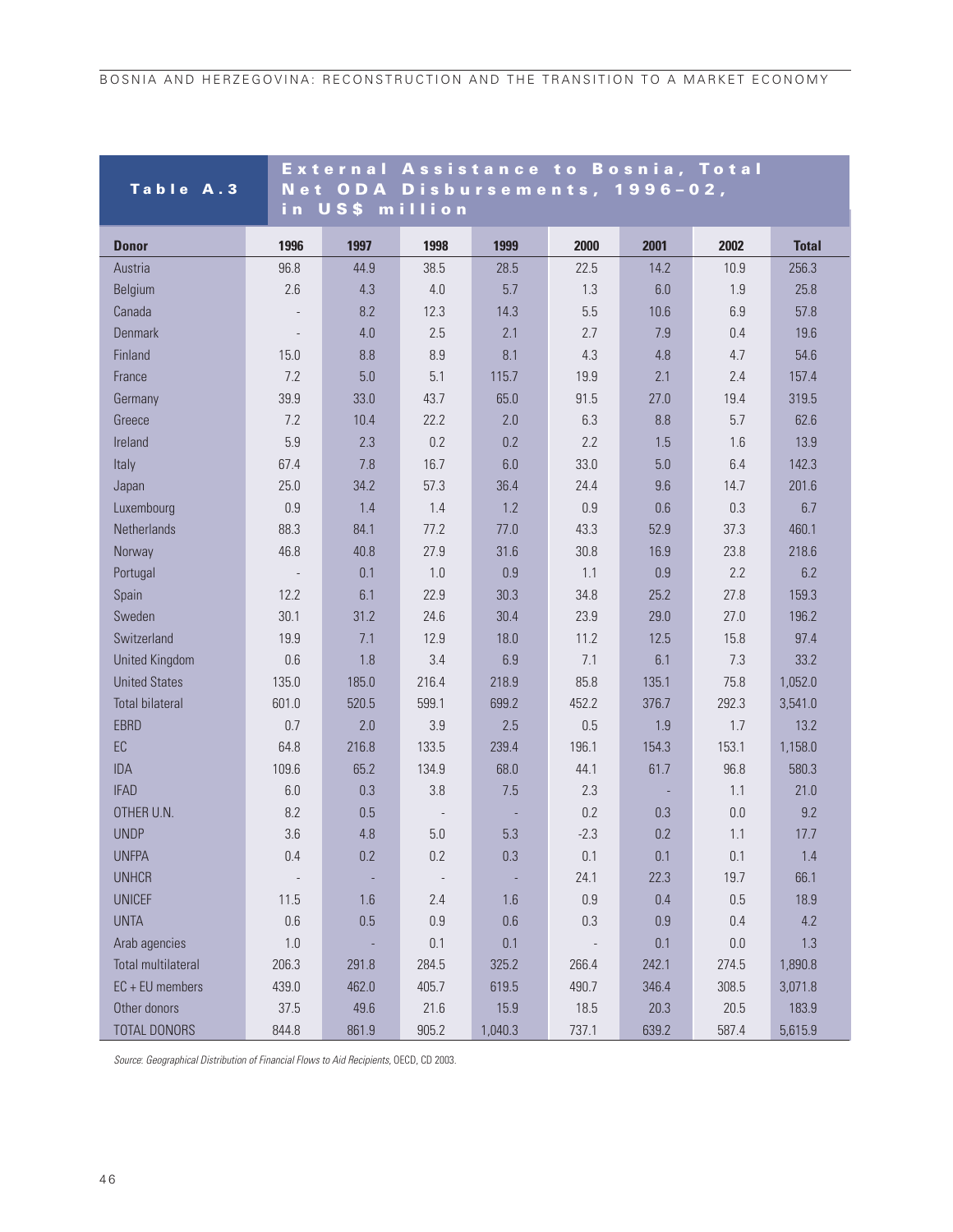| Table A.3a               |       | Summary of External Assistance to Bosnia,<br>Total Net ODA Disbursements, 1996-02, in<br>US\$ million |       |        |       |       |       |              |  |  |  |  |
|--------------------------|-------|-------------------------------------------------------------------------------------------------------|-------|--------|-------|-------|-------|--------------|--|--|--|--|
|                          | 1996  | 1997                                                                                                  | 1998  | 1999   | 2000  | 2001  | 2002  | <b>Total</b> |  |  |  |  |
| Total donors             | 844.8 | 861.9                                                                                                 | 905.2 | 1040.3 | 737.1 | 639.2 | 587.0 | 5,615.5      |  |  |  |  |
| <b>Total bilateral</b>   | 601.0 | 520.5                                                                                                 | 599.1 | 699.2  | 452.2 | 376.7 | 292.0 | 3,540.6      |  |  |  |  |
| Total multilateral       | 206.3 | 291.8                                                                                                 | 284.5 | 325.2  | 266.4 | 242.1 | 274.5 | 1.890.9      |  |  |  |  |
| o/w IDA                  | 109.6 | 65.2                                                                                                  | 134.9 | 68.0   | 44.1  | 61.7  | 96.8  | 580.3        |  |  |  |  |
| IDA as % of total donors | 13    | 8                                                                                                     | 15    |        | 6     | 10    | 16    | 10           |  |  |  |  |

*Source*: *Geographical Distribution of Financial Flows to Aid Recipients*, OECD, CD 2003.

### **A verage Annual per Capita Official Assistance (Net Disbursements) for Post-Conflict Countries T able A.3b**

| <b>Country name and years</b>    | <b>Total cumulative</b><br>amount, US\$ million | <b>Average population,</b><br>million | Per capita annual<br>average, US\$ |
|----------------------------------|-------------------------------------------------|---------------------------------------|------------------------------------|
| Timor Leste (1999-02)            | 800.3                                           | 0.8                                   | 264.0                              |
| Bosnia and Herzegovina (1996-99) | 3,652.2                                         | 3.7                                   | 246.3                              |
| West Bank and Gaza (1994-97)     | 2,111.5                                         | 2.5                                   | 214.5                              |
| Rwanda (1994-97)*                | 2,114.6                                         | 5.9                                   | 89.0                               |
| Eritrea (1994-97)                | 589.0                                           | 3.6                                   | 40.6                               |
| Cambodia (1992-95)               | 1.394.1                                         | 10.2                                  | 34.1                               |

a. Underestimate, because considerable assistance channeled to refugees outside Rwanda.

*Note*: Figures are from OECD DAC database and are considerably higher than World Bank and IMF data. *Source*: OECD and SIMA.

| Table A.3c                           |  | Average Annual Per Capita IDA<br><b>Commitments for Post-Conflict Countries</b> |                                       |                                     |  |  |  |  |  |  |
|--------------------------------------|--|---------------------------------------------------------------------------------|---------------------------------------|-------------------------------------|--|--|--|--|--|--|
| <b>Country name and fiscal years</b> |  | <b>Total cumulative</b><br>amount (US\$ million)                                | <b>Average population,</b><br>million | Per capita annual<br>average (US\$) |  |  |  |  |  |  |
| Bosnia and Herzegovina (1996–99)     |  | 697.6                                                                           | 3.7                                   | 47.0                                |  |  |  |  |  |  |
| Timor Leste (2000–03)                |  | 107.3                                                                           | 0.8                                   | 35.4                                |  |  |  |  |  |  |
| West Bank and Gaza (1994–97)         |  | 193.5                                                                           | 2.5                                   | 19.7                                |  |  |  |  |  |  |
| Rwanda (1994–97)                     |  | 127.0                                                                           | 5.9                                   | 5.3                                 |  |  |  |  |  |  |
| Eritrea (1994-97)                    |  | 48.8                                                                            | 3.6                                   | 3.4                                 |  |  |  |  |  |  |
| Cambodia (1992–95)                   |  | 99.7                                                                            | 10.2                                  | 2.4                                 |  |  |  |  |  |  |

*Source*: World Bank data as of February 5, 2004, and SIMA.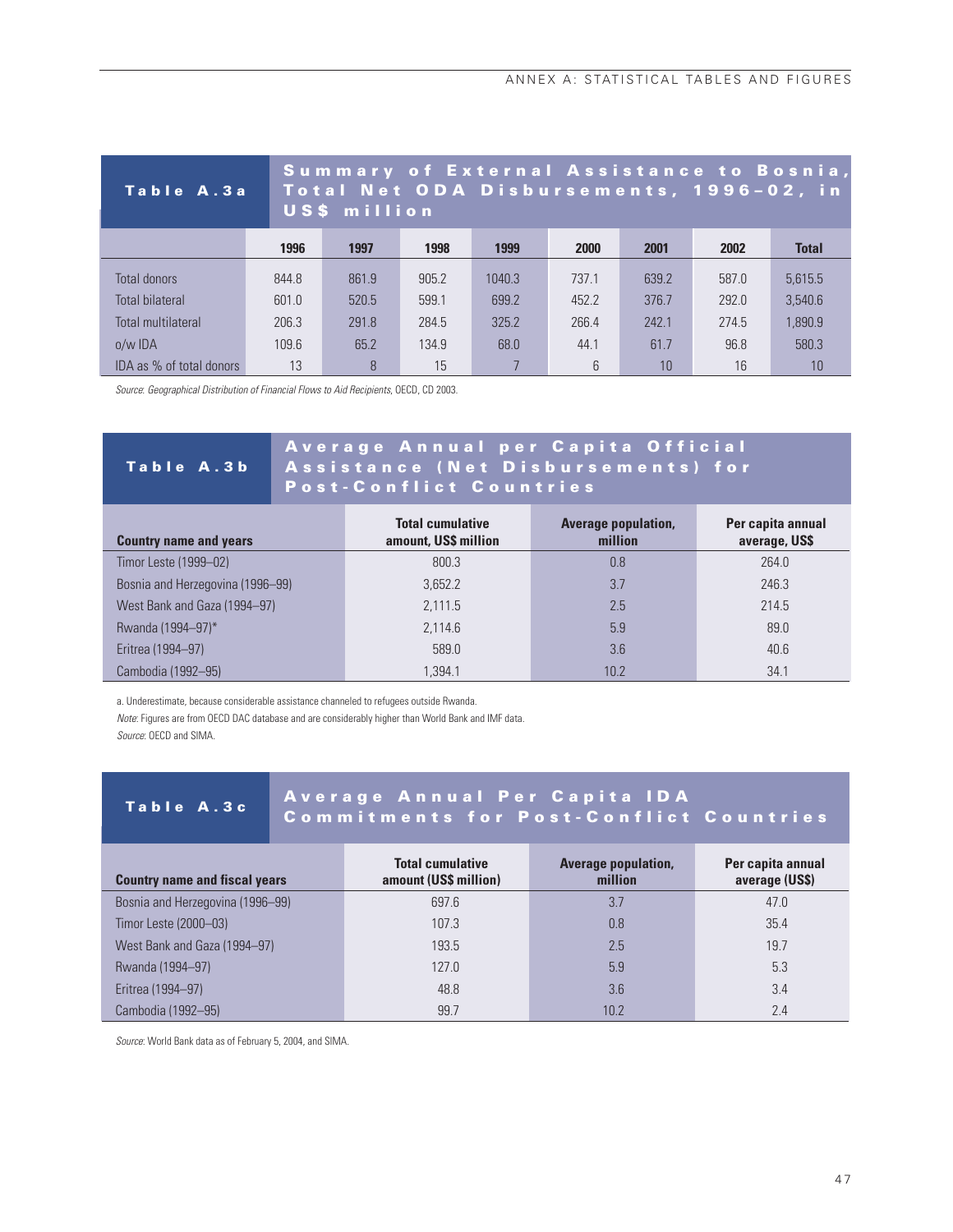## **List of Credits Approved for Bosnia-Herzegovina T able A.4a**

|                                              |                    | <b>Commitment</b> |               |
|----------------------------------------------|--------------------|-------------------|---------------|
| <b>Project</b>                               | <b>Approval FY</b> | amount (US\$ M)   | <b>Status</b> |
| <b>Emergency Recovery</b>                    | 1996               | 45.0              | Closed        |
| <b>Emergency Farm Reconstruction</b>         | 1996               | 20.0              | Closed        |
| <b>Emergency Water Supply</b>                | 1996               | 20.0              | Closed        |
| <b>Emergency Transport Reconstruction</b>    | 1996               | 35.0              | Closed        |
| <b>Emergency War Victims</b>                 | 1996               | 10.0              | Closed        |
| <b>Emergency Education Reconstruction</b>    | 1996               | 10.0              | Closed        |
| Emergency District Heating (incl. 24026)     | 1996               | 20.0              | Closed        |
| <b>Emergency Landmine Clearance</b>          | 1997               | 7.5               | Closed        |
| <b>Emergency Housing Repair</b>              | 1997               | 15.0              | Closed        |
| <b>Emergency Power Rehabilitation</b>        | 1997               | 34.4              | Closed        |
| Demobilization Support and Reintegration     | 1997               | 7.5               | Closed        |
| <b>Public Works and Employment</b>           | 1997               | 10.0              | Closed        |
| <b>Transition Assistance Credit</b>          | 1997               | 90.0              | Closed        |
| <b>Emergency Industry Re-Start Guarantee</b> | 1997               | 10.0              | Closed        |
| Microenterprise/Local Inititatives           | 1997               | 7.0               | Closed        |
| <b>Essential Hospital Services</b>           | 1997               | 15.0              | Closed        |
| <b>Transport Reconstruction II</b>           | 1998               | 39.0              | Closed        |
| <b>Education Reconstruction II</b>           | 1998               | 11.0              | Closed        |
| <b>Emergency Natural Gas</b>                 | 1998               | 10.0              | Closed        |
| Reconstruction Assistance Project (RS)       | 1998               | 17.0              | Closed        |
| Forestry                                     | 1998               | 7.0               | Closed        |
| <b>Emergency Pilot Credit (RS)</b>           | 1998               | 5.0               | Closed        |
| Power II                                     | 1998               | 25.0              | Closed        |
| Public Finance I (Structural Adjustment)     | 1998               | 63.0              | Closed        |
| Local Development Project                    | 1999               | 15.0              | Open          |
| <b>Basic Health Project</b>                  | 1999               | 10.0              | Open          |
| Enterprise & Bank Privatization Credit       | 1999               | 50.0              | Closed        |
| <b>Enterprise Export Facility Project</b>    | 1999               | 12.0              | Closed        |
| Pilot Cultural Heritage Project (LIL)        | 1999               | 4.0               | Open          |
| Public Finance II (Structural Adjustment)    | 1999               | 72.0              | Closed        |
| <b>Education Development Project III</b>     | 2000               | 10.6              | Open          |
| <b>Mostar Water and Sanitation</b>           | 2000               | 12.0              | Open          |
| Emergency Labor Redeployment Project         | 2000               | 15.0              | Open          |
| Trade and Transport Facility in SEE          | 2001               | 11.0              | Open          |
| Social Sector SAC (SOSAC I)                  | 2001               | 20.0              | Closed        |
| Social Sector Technical Assistance (SOTAC)   | 2001               | 3.6               | Open          |
| Local Initiative II                          | 2001               | 20.0              | <b>Open</b>   |
| <b>Electric Power 3</b>                      | 2001               | 35.0              | Open          |
| <b>Community Development</b>                 | 2001               | 15.0              | Open          |
| Privatization TA                             | 2001               | 19.8              | Open          |
| <b>Private Sector Credit</b>                 | 2002               | 10.0              | Open          |
| <b>Road Management Safety</b>                | 2002               | 30.0              | Open          |
| <b>Business Environment Enabling Credit</b>  | 2002               | 44.0              | Open          |
| Solid Waste Management                       | 2002               | 18.0              | Open          |
| Small Scale Comm. Agric.                     | 2003               | 12.0              | Open          |
| Forest Dvlp. & Conservation TA               | 2003               | 3.7               | Open          |
| Social Insurance TA (SITAP)                  | 2003               | 7.0               | Open          |
| <b>Total</b>                                 |                    | 983.1             |               |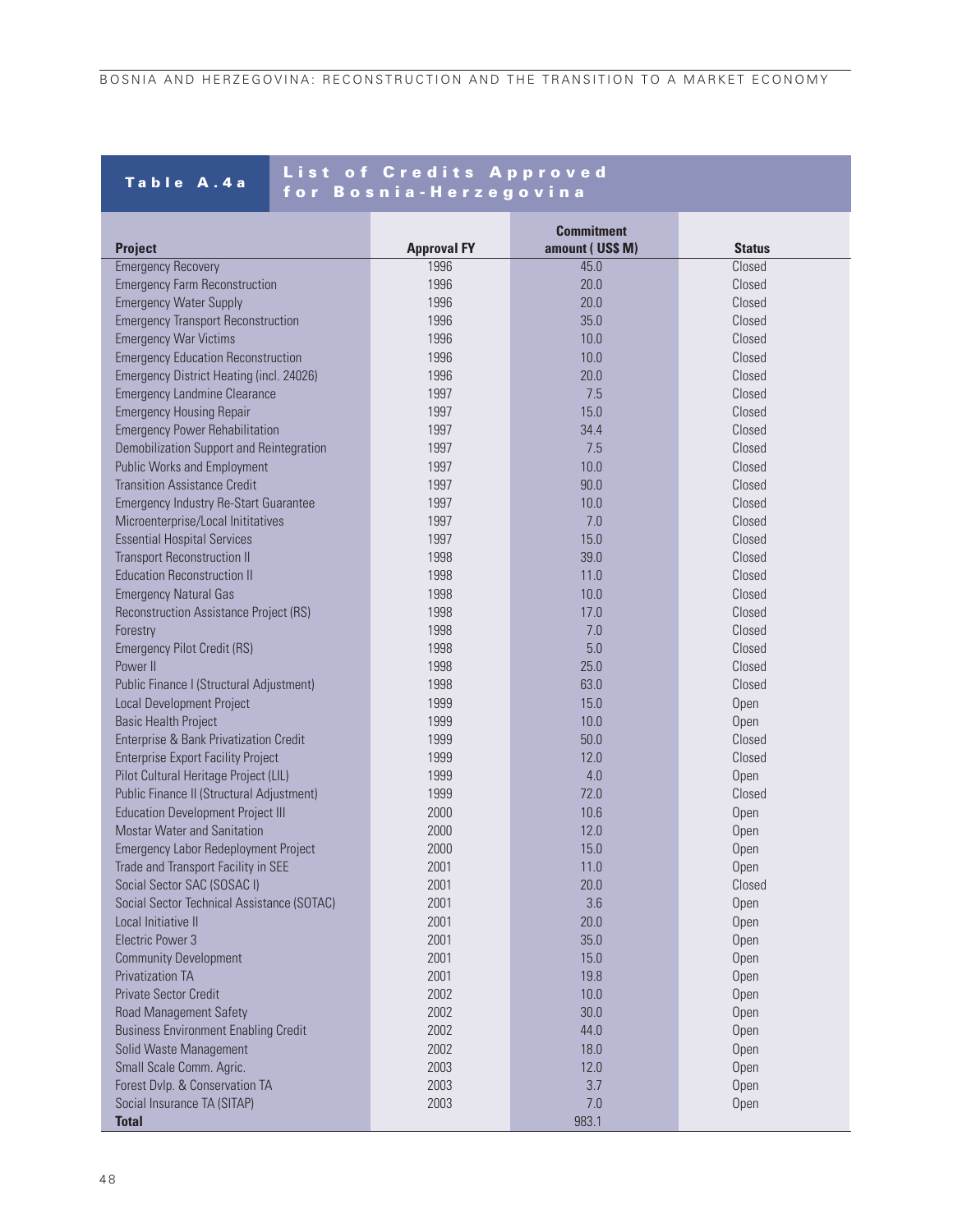| Table A.4b                       | <b>World Bank Commitments Including WBTF</b><br>by Sectors for FY96-03, US\$ million |       |                |      |      |       |      |      |              |               |  |
|----------------------------------|--------------------------------------------------------------------------------------|-------|----------------|------|------|-------|------|------|--------------|---------------|--|
| <b>Sector group</b>              | 1996                                                                                 | 1997  | 1998           | 1999 | 2000 | 2001  | 2002 | 2003 | <b>Total</b> | $\frac{0}{0}$ |  |
| Economic policy                  |                                                                                      | 90    |                |      |      |       |      |      | 90           | 9.1           |  |
| <b>Education</b>                 | 10                                                                                   |       | 11             |      | 10.6 |       |      |      | 31.6         | 3.2           |  |
| Energy and mining                | 20                                                                                   | 35.6  | 35             |      |      | 35.0  |      |      | 125.6        | 12.8          |  |
| Environment                      |                                                                                      |       |                |      |      |       | 18.0 |      | 18           | 1.8           |  |
| Financial sector                 |                                                                                      |       | 5              | 50   |      | 20.0  | 10.0 |      | 85           | 8.6           |  |
| Health, nutrition and population | 10                                                                                   | 15    |                | 10   |      |       |      | 7.0  | 42           | 4.3           |  |
| Private sector development       | 45                                                                                   | 10    |                | 12   |      | 19.8  | 44.0 |      | 130.8        | 13.3          |  |
| Public sector governance         |                                                                                      |       | 63             | 72   |      |       |      |      | 135          | 13.7          |  |
| Rural sector                     | 20                                                                                   |       | $\overline{7}$ |      |      |       |      | 15.7 | 42.7         | 4.3           |  |
| Social protection                |                                                                                      | 24.5  |                |      | 15   | 38.6  |      |      | 78.1         | 7.9           |  |
| <b>Transport</b>                 | 35                                                                                   | 7.5   | 39             |      |      | 11.0  | 30.0 |      | 122.5        | 12.4          |  |
| Urban development                |                                                                                      | 15    | 17             | 19   |      |       |      |      | 51           | 5.2           |  |
| Water supply and sanitation      | 20                                                                                   |       |                |      | 12   |       |      |      | 32           | 3.3           |  |
| <b>Total</b>                     | 160                                                                                  | 197.6 | 177            | 163  | 37.6 | 124.3 | 102  | 22.7 | 984.3        | 100           |  |

*Source*: World Bank data as of December 9, 2003.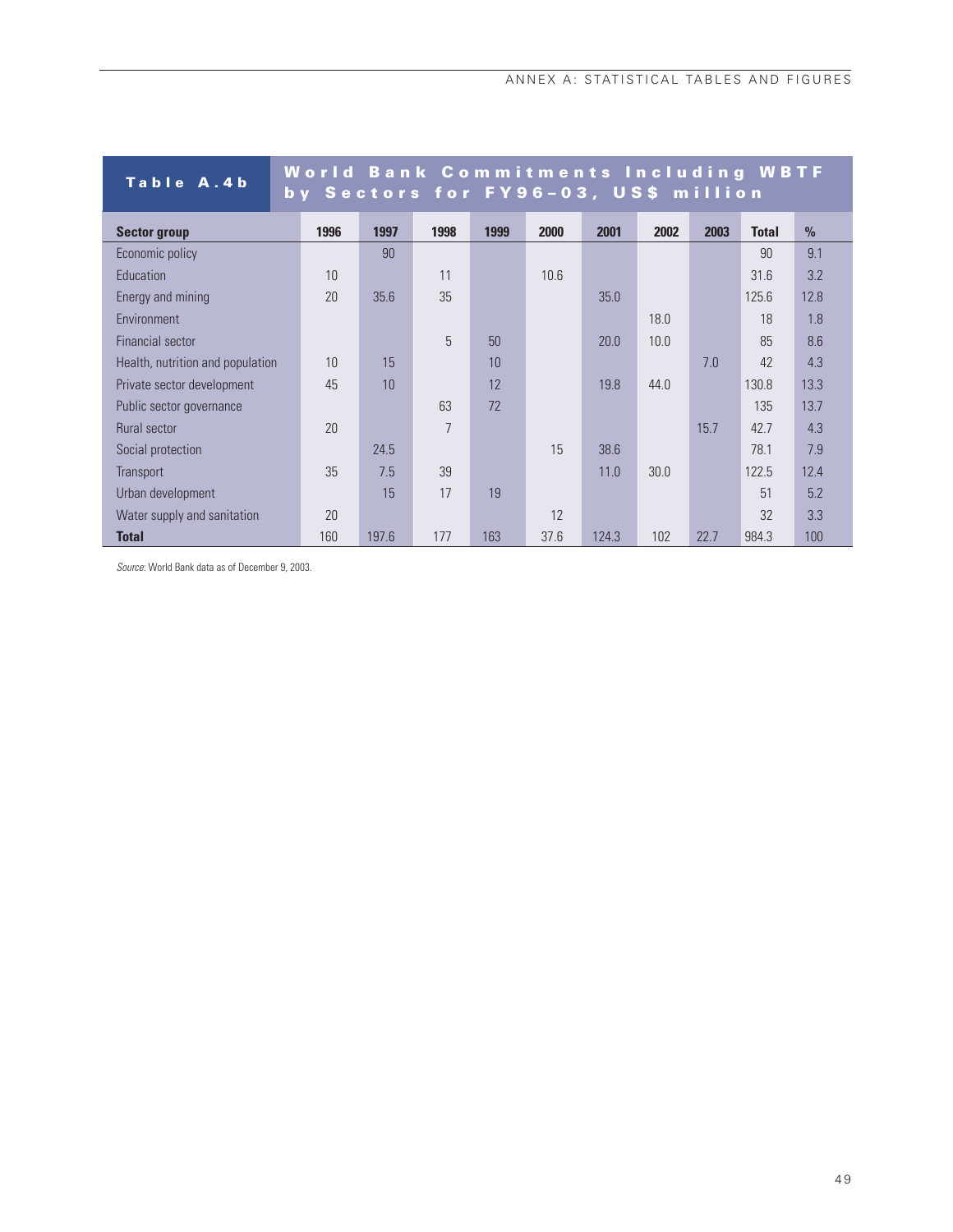**Economic and Sector Work and CAS List**

| CONOMIC ANU SECLOI WOIK ANU CAS LIS<br>Table A.4c<br>for Bosnia-Herzegovina, 1980-03                    |             |
|---------------------------------------------------------------------------------------------------------|-------------|
| <b>Report Title</b>                                                                                     | <b>Date</b> |
| <b>Economic and Sector Reports</b>                                                                      |             |
| Economic Issues and Priorities                                                                          | <b>FY96</b> |
| Priorities for Recovery and Growth                                                                      | <b>FY96</b> |
| Toward Economic Recovery (CEM)                                                                          | <b>FY96</b> |
| From Recovery to Sustainable Growth (CEM)                                                               | <b>FY97</b> |
| The Priority Reconstruction Program: From Emergency to Sustainability                                   | <b>FY97</b> |
| Vol I- An Overview of Progress and Challenges for 1997                                                  |             |
| Vol II- The Economic Vision and Near Term Tasks Towards Sustainable Recovery and Growth                 |             |
| Vol III- Reconstruction Sector Reports                                                                  |             |
| Implementation of the Priority Reconstruction Program in 1996                                           | <b>FY97</b> |
| Vol I- Status Report to the Donor Community                                                             |             |
| Vol II-1996 Achievements and 1997 Objectives                                                            |             |
| New Foundations. Private Sector Development in Post-War Bosnia and Herzegovina                          | <b>FY97</b> |
| <b>Reconstruction Assessment</b>                                                                        | <b>FY99</b> |
| Public Expenditure Review, Vol. 1 and 2                                                                 | FY98        |
| Oil Import Review                                                                                       | <b>FY00</b> |
|                                                                                                         | <b>FY00</b> |
| Poverty and Income Vulnerability Note                                                                   |             |
| Anti-Corruption Diagnosis and Strategy                                                                  | <b>FY01</b> |
| FIAS Barriers to Investment Study                                                                       | <b>FY01</b> |
| <b>Country Procurement Assessment Report</b>                                                            | <b>FY02</b> |
| <b>Creditworthiness Review</b>                                                                          | <b>FY02</b> |
| Labor Market Study and TA                                                                               | <b>FY02</b> |
| Public Expenditure and Institutional Review                                                             | <b>FY02</b> |
| Local Level Institutions Study                                                                          | <b>FY02</b> |
| <b>Country Financial Accountability Assessment</b>                                                      | <b>FY03</b> |
| Local Government Finance Study                                                                          | <b>FY03</b> |
| Local Level Institutions and Social Capital Study                                                       | <b>FY03</b> |
| <b>Poverty Assessment</b>                                                                               | <b>FY03</b> |
| <b>CAS Documents</b>                                                                                    |             |
| Bosnia and Herzegovina - Country Assistance Strategy                                                    | <b>FY98</b> |
| Bosnia and Herzegovina - Country Assistance Strategy Progress Report                                    | <b>FY99</b> |
| Bosnia and Herzegovina - Country Assistance Strategy                                                    | <b>FY00</b> |
| Bosnia and Herzegovina - Country Assistance Strategy Progress Report                                    | <b>FY02</b> |
| Bosnia and Herzegovina - Country Assistance Strategy Progress Report                                    | <b>FY03</b> |
| <b>Other Non-Lending Activities</b>                                                                     |             |
| Donors Conferences (December 1995, April 1996, July 1997)                                               |             |
| Priority Reconstruction Procurement Bulletin (periodic)                                                 |             |
| Implementation of the Priority Reconstruction Program: Status Report to the Donor Community (quarterly) |             |
| Sectoral Project and Financing Needs (periodic)                                                         |             |
| EDI Seminars on Project Implementation (Fall 1996) and Private Sector Development (March 1997)          |             |
| Priorities for Recovery and Growth, Discussion Paper #1                                                 | <b>FY96</b> |
| Priorities for Recovery and Growth: Sectoral Annexes, Discussion Paper #2                               | <b>FY96</b> |
| Priority Needs for the First Quarter of 1996, Discussion Paper #3                                       | <b>FY96</b> |
| Labor Legislation TA                                                                                    | <b>FY00</b> |
| <b>Economic Development Strategy TA</b>                                                                 | <b>FY01</b> |
| Household Survey (LSMS) TA                                                                              | <b>FY02</b> |
| <b>IDF Grant-Statistics</b>                                                                             | <b>FY02</b> |
| <b>IDF-Treasury</b>                                                                                     | <b>FY02</b> |
| Reconstruction and Development Program in Bosnia and Herzegovina: Progress Update                       | <b>FY02</b> |
| <b>IDF- Environmental Action Plan</b>                                                                   | <b>FY03</b> |
| Labor Market in Postwar Bosnia and Herzegovina - How to Encourage Businesses to Create Jobs and         |             |
| Increase Worker Mobility                                                                                | <b>FY03</b> |
| Trade Policies and Institutions in the Countries of South Eastern Europe in the EU Stabilization        |             |
| and Association Process                                                                                 | <b>FY03</b> |

*Source*: World Bank Imagebank database and CASs and CAS Progress Reports.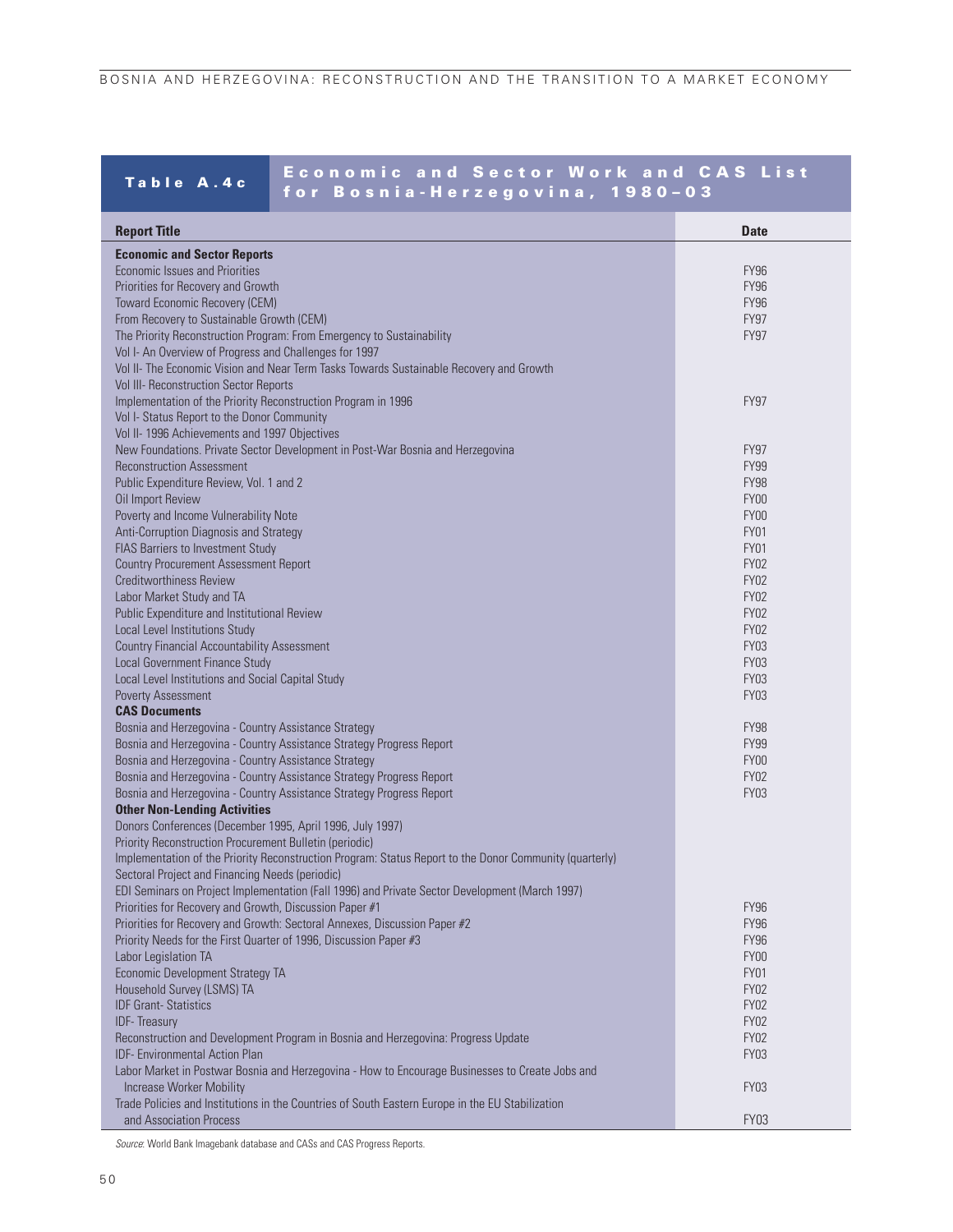| Table A.5a         |                                    |                                   |                                  |          |                      | OED Ratings, Approval FY96-03 |                                   |                                |                                 |
|--------------------|------------------------------------|-----------------------------------|----------------------------------|----------|----------------------|-------------------------------|-----------------------------------|--------------------------------|---------------------------------|
|                    |                                    |                                   |                                  |          | <b>Outcome (no.)</b> |                               | IDI (no.)                         |                                | <b>Sustainability (no.)</b>     |
| <b>Country</b>     | <b>Total</b><br>evaluated<br>(no.) | <b>Total</b><br>evaluated<br>(Sm) | 0/w<br><b>Adjustment</b><br>(Sm) | $%$ Sat. | $%$ Sat.<br>adj      | $\frac{0}{0}$<br>Substan.     | $\frac{0}{0}$<br>Substan.<br>adj. | $\frac{0}{0}$<br><b>Likely</b> | $\frac{0}{0}$<br>Likely<br>adj. |
| Bankwide           | 598                                | 59.332                            | 46.066                           | 79       | 80                   | 51                            | 47                                | 75                             | 77                              |
| <b>ECA</b>         | 198                                | 13,804                            | 11,606                           | 81       | 81                   | 53                            | 57                                | 83                             | 86                              |
| Bosnia-Herzegovina | 26                                 | 506                               | 293                              | 96       | 100                  | 38                            | 80                                | 84                             | 80                              |
| Albania            | 10                                 | 184                               | 120                              | 80       | 100                  | 60                            | 75                                | 80                             | 75                              |
| Croatia            | 6                                  | 209                               | 83                               | 100      | 100                  | 67                            | 100                               | 83                             | 100                             |
| Georgia            | 12                                 | 311                               | 203                              | 75       | 25                   | 58                            | 25                                | 91                             | 75                              |
| Macedonia          | 11                                 | 216                               | 84                               | 73       | 100                  | 50                            | 50                                | 78                             | 50                              |
| Serbia and         |                                    |                                   |                                  |          |                      |                               |                                   |                                |                                 |
| Montenegro         | $\overline{2}$                     | 159                               | 159                              | 100      | 100                  | 50                            | 50                                | 100                            | 100                             |

*Source*: World Bank data as of April 20, 2004.

## **T able A.5b Portfolio at Risk for Active Projects**

| <b>Country</b>                         | No. of projects | <b>Net commitment (\$m)</b> | <b>Projects</b><br>at risk $(\% )$ | <b>Commitment</b><br>at risk $(\% )$ |
|----------------------------------------|-----------------|-----------------------------|------------------------------------|--------------------------------------|
| <b>Bankwide</b>                        | 1,400           | 94,359                      | 18                                 | 17                                   |
| Eastern Europe and Central Asia Region | 282             | 13,616                      | 11                                 | 13                                   |
| Bosnia-Herzegovina                     | 19              | 296                         |                                    | 0                                    |
| Albania                                | 21              | 286                         | 5                                  | 4                                    |
| Croatia                                | 11              | 448                         |                                    | 0                                    |
| Georgia                                | 16              | 297                         | 19                                 | 21                                   |
| <b>Macedonia</b>                       | 9               | 156                         | 22                                 | 40                                   |
| Serbia and Montenegro                  |                 | 249                         |                                    | 0                                    |

*Source*: World Bank data, December 17, 2003.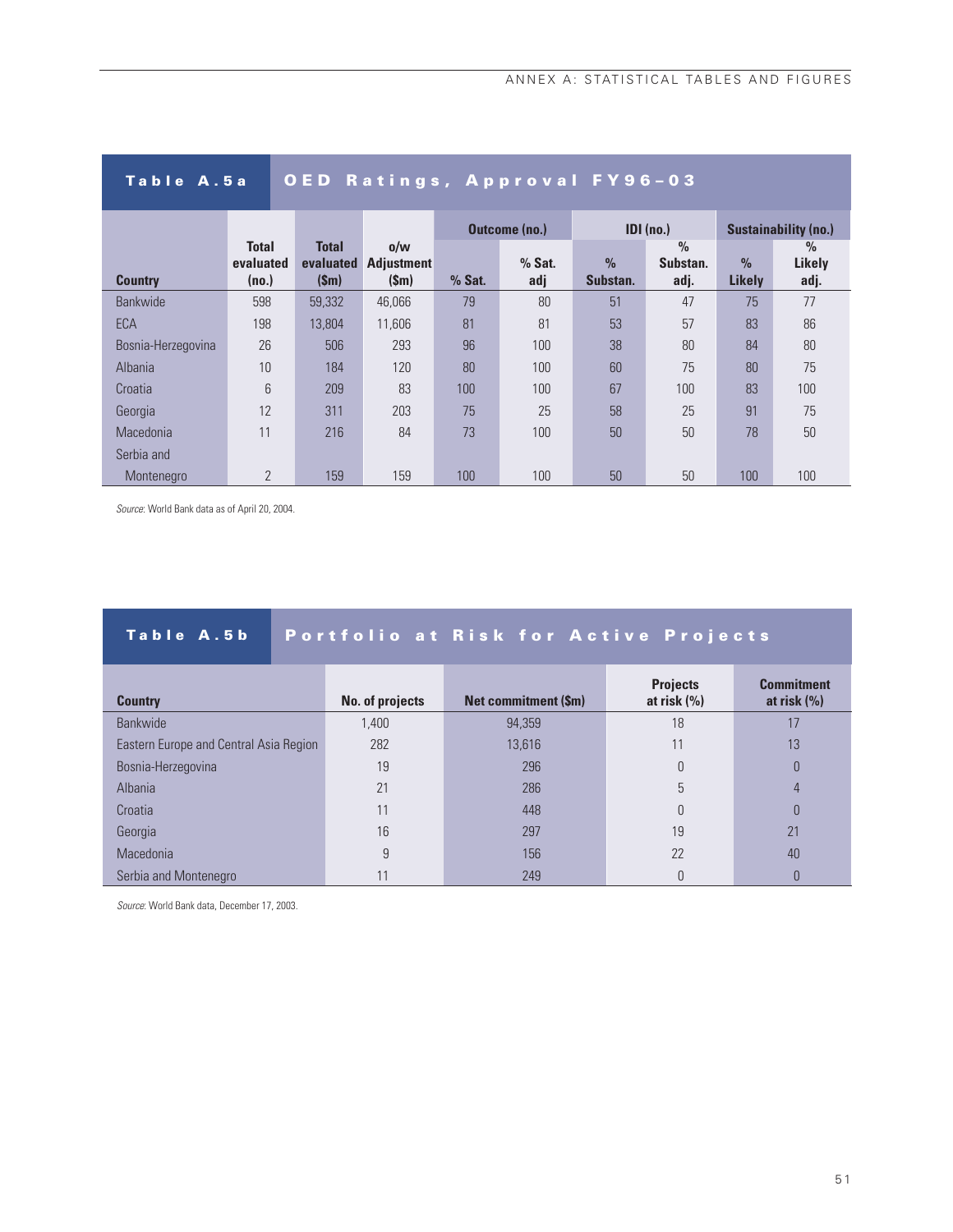| Table A.6a                |              |               | Cost Tables for 1996-03: Bank Budget |               |              |                |
|---------------------------|--------------|---------------|--------------------------------------|---------------|--------------|----------------|
|                           | FY 96-99     |               |                                      | FY 00-03      |              | <b>Total</b>   |
| <b>Total</b>              | <b>US\$m</b> | $\frac{0}{0}$ | <b>US\$m</b>                         | $\frac{0}{0}$ | <b>US\$m</b> | $\frac{0}{0}$  |
| <b>Bosnia-Herzegovina</b> |              |               |                                      |               |              |                |
| Lending                   | 7.2          | 54            | 5.2                                  | 27.9          | 12.4         | 38.7           |
| Supervision               | 4.4          | 33            | 8.3                                  | 44.5          | 12.7         | 39.7           |
| ESW                       | 1.1          | 8             | 2.4                                  | 12.9          | 3.5          | 10.9           |
| Other                     | 0.7          | 5             | 2.7                                  | 14.7          | 3.4          | 10.7           |
| <b>Total</b>              | 13.5         | 100           | 18.6                                 | 100.0         | 32.0         | 100.0          |
| <b>ECA</b>                |              |               |                                      |               |              | <b>FY96-03</b> |
| Lending                   |              |               |                                      |               | 235.0        | 33.8           |
| Supervision               |              |               |                                      |               | 231.1        | 33.2           |
| ESW                       |              |               |                                      |               | 122.7        | 17.6           |
| Other                     |              |               |                                      |               | 107.4        | 15.4           |
| <b>Total</b>              |              |               |                                      |               | 696.1        | 100.0          |
| <b>Bank</b>               |              |               |                                      |               |              |                |
| Lending                   |              |               |                                      |               | 1,014.4      | 26.3           |
| Supervision               |              |               |                                      |               | 1,244.4      | 32.3           |
| ESW                       |              |               |                                      |               | 614.6        | 16.0           |
| Other                     |              |               |                                      |               | 976.9        | 25.4           |
| <b>Total</b>              |              |               |                                      |               | 3,850.3      | 100.0          |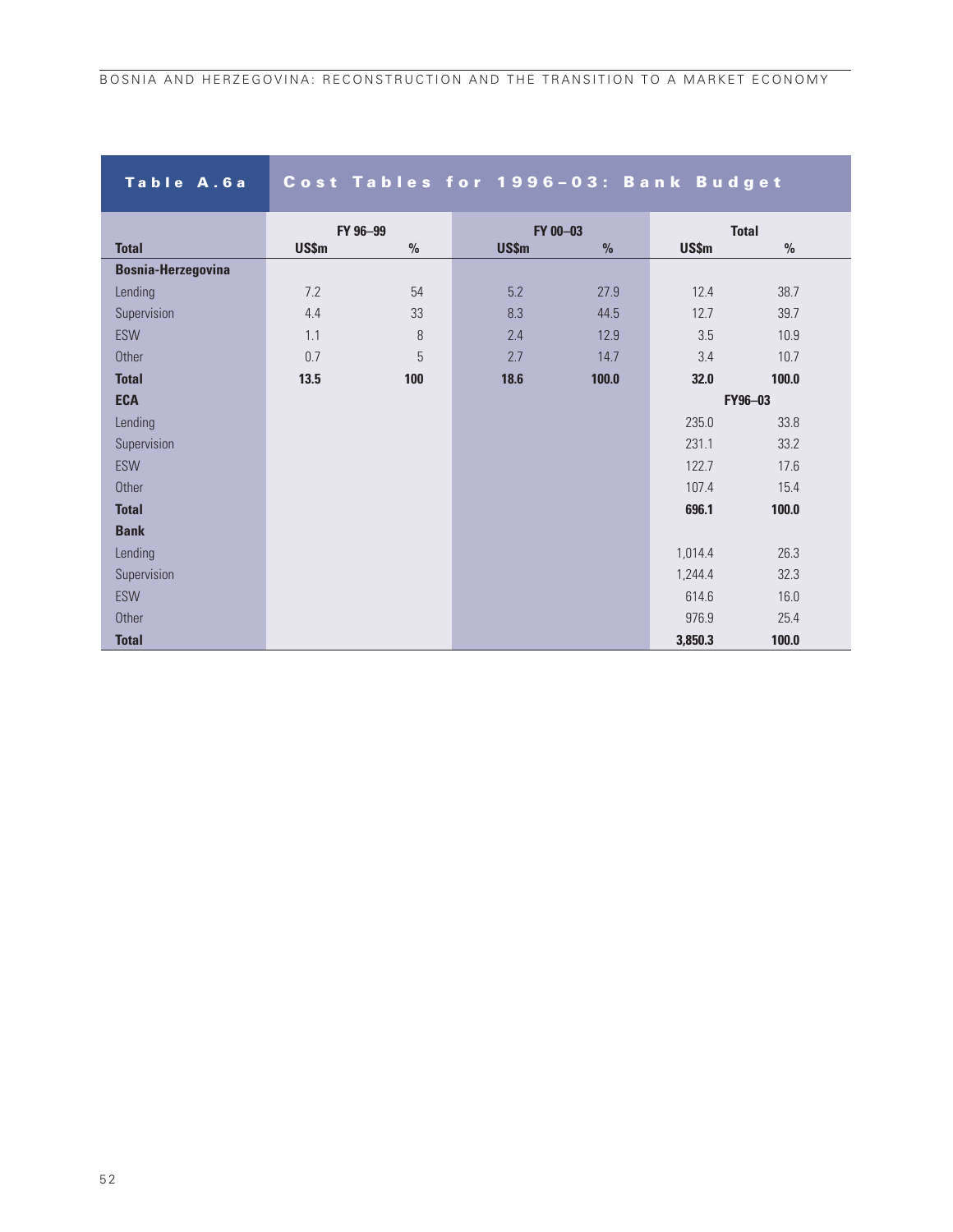| Table A.6b                                     | <b>Trust Funds</b> |                        | Cost Tables for 1996-03: Bank Budget and |               |               |                         |
|------------------------------------------------|--------------------|------------------------|------------------------------------------|---------------|---------------|-------------------------|
|                                                |                    | FY 96-99               | FY 00-03                                 |               |               | <b>Total</b>            |
| <b>Total</b>                                   | <b>US\$m</b>       | $\frac{0}{0}$          | <b>US\$m</b>                             | $\frac{0}{0}$ | <b>US\$m</b>  | $\frac{0}{0}$           |
| <b>Bosnia-Herzegovina</b>                      |                    |                        |                                          |               |               |                         |
| Lending                                        | 14.4               | 60                     | 8.0                                      | 32.0          | 22.4          | 45.6                    |
| Supervision                                    | 6.6                | 28.0                   | 11.3                                     | 45.0          | 17.9          | 36.5                    |
| <b>ESW</b>                                     | 1.6                | 7.0                    | 2.5                                      | 10.0          | 4.1           | 8.3                     |
| Other                                          | 1.2                | 5.0                    | 3.1                                      | 12.0          | 4.3           | 8.7                     |
| <b>Total</b>                                   | 23.8               | 100                    | 24.8                                     | 100           | 48.6          | 99.1                    |
| <b>ECA</b>                                     |                    |                        |                                          |               |               | FY96-03                 |
| Lending                                        |                    |                        |                                          |               | 351.5         | 37.8                    |
| Supervision                                    |                    |                        |                                          |               | 274.5         | 29.5                    |
| <b>ESW</b>                                     |                    |                        |                                          |               | 141.7         | 15.3                    |
| Other                                          |                    |                        |                                          |               | 161.7         | 17.4                    |
| <b>Total</b>                                   |                    |                        |                                          |               | 929.3         | 100.0                   |
| <b>Bank</b>                                    |                    |                        |                                          |               |               |                         |
| Lending                                        |                    |                        |                                          |               | 2,566.2       | 36.6                    |
| Supervision                                    |                    |                        |                                          |               | 1,533.2       | 21.8                    |
| <b>ESW</b>                                     |                    |                        |                                          |               | 967.2         | 13.8                    |
| Other                                          |                    |                        |                                          |               | 1,951.2       | 27.8                    |
| <b>Total</b>                                   |                    |                        |                                          |               | 7,017.8       | 100.0                   |
| <b>Note: Composition of</b><br>other costs (%) | FY 96-99           | <b>BiH</b><br>FY 00-03 | <b>ECA</b><br>FY 96-99                   | FY 00-03      | FY 96-99      | <b>Bank</b><br>FY 00-03 |
| <b>Other</b>                                   | $\frac{0}{0}$      | $\frac{0}{0}$          | $\frac{0}{0}$                            | $\%$          | $\frac{0}{0}$ | $\frac{0}{0}$           |
| Technical assistance                           | 32.6               | 35.2                   | 45.5                                     | 33.8          | 45.2          | 37.2                    |
| Country program support                        | 19.2               | 54.7                   | 14.3                                     | 53.6          | 31.2          | 42.7                    |
| <b>Client training</b>                         | 48.2               | 10.1                   | 40.2                                     | 12.5          | 23.7          | 20.0                    |

*Source*: Bank data as of December 12, 2003.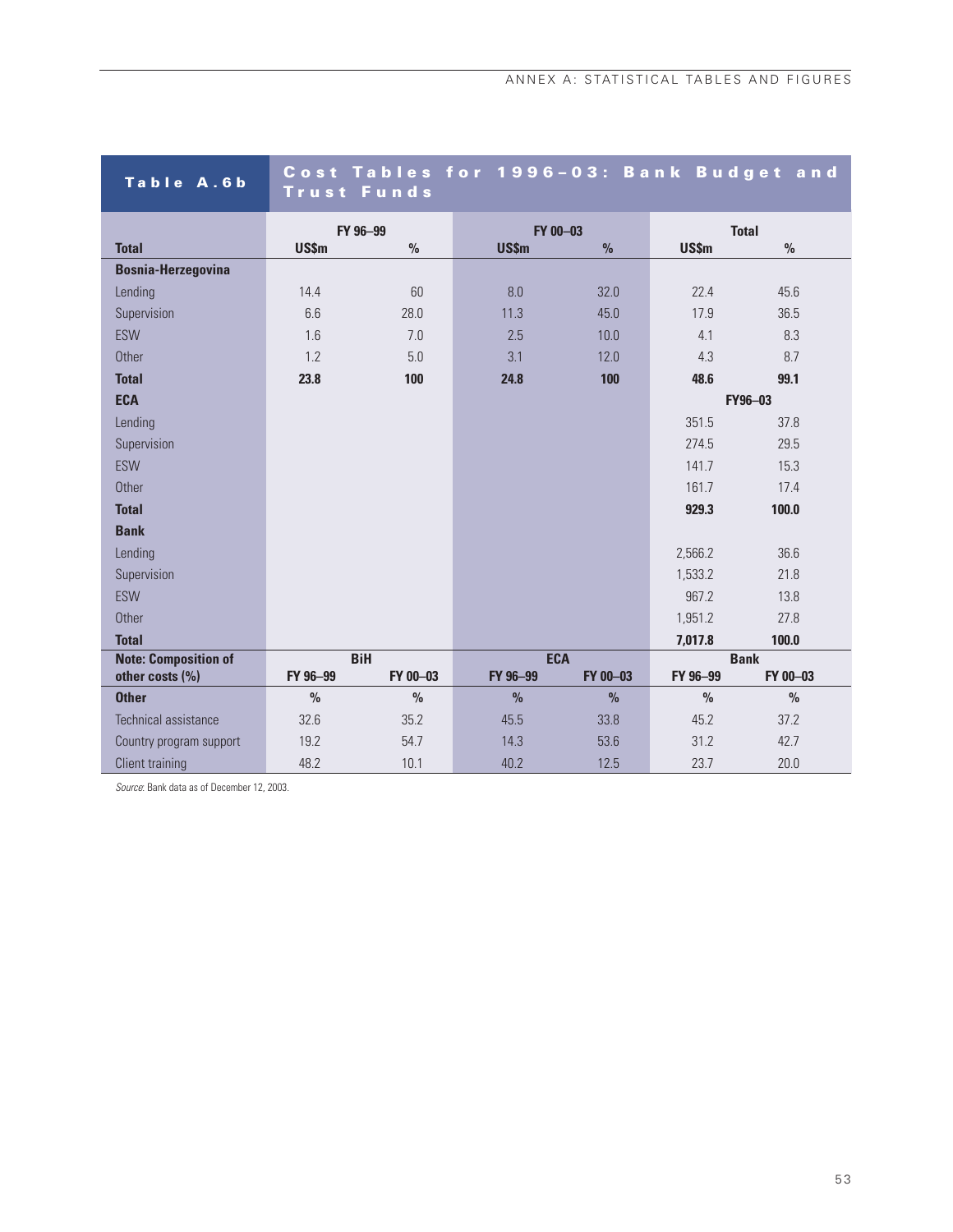| Table A.Gc                                      | <b>Average</b>    |                              | Costs of Lending (Bank Budget), Data for 1996–03 |                                                                     |                                                |                                                                |                                                                                                                       |                               |
|-------------------------------------------------|-------------------|------------------------------|--------------------------------------------------|---------------------------------------------------------------------|------------------------------------------------|----------------------------------------------------------------|-----------------------------------------------------------------------------------------------------------------------|-------------------------------|
| eqion/countr                                    | Total cost,<br>Sm | of projects<br><b>Number</b> | Net commitment,<br>Sm                            | Net commitment<br>for satisfactory<br>and nonrisky<br>projects, \$m | <b>Average cost</b><br>per project,<br>\$1,000 | <b>Average costs</b><br>\$ per \$1,000<br>commitment<br>of net | satisfactory and project size<br>commitment for<br>\$ per \$1,000 of net<br>nonrisky projects<br><b>Average costs</b> | Average<br><b>Memo:</b><br>Sm |
| 3osnia-Herzegovina                              |                   | 42                           | 834                                              | 795                                                                 | 763                                            |                                                                |                                                                                                                       |                               |
|                                                 | 696               | 474                          | 33,721                                           | 21,561                                                              | 1,469                                          |                                                                | 32                                                                                                                    |                               |
| <b>Bank</b>                                     | 3,850             | 976                          | 168,873                                          | 125,188                                                             | 1,949                                          |                                                                |                                                                                                                       |                               |
| Source: World Bank data as of December 18, 2003 |                   |                              |                                                  |                                                                     |                                                |                                                                |                                                                                                                       |                               |

*Source*: World Bank data as of December 18, 2003.

| Table A.6d         | Data for<br><b>Average</b> |                      | $1996 - 03$     | Costs of Lend Ind Ind Bank Bank Bank Bang (Bang Ind Indunds), |                              |                                                  |                                                                                           |                  |
|--------------------|----------------------------|----------------------|-----------------|---------------------------------------------------------------|------------------------------|--------------------------------------------------|-------------------------------------------------------------------------------------------|------------------|
|                    | Total cost,                | <b>Number</b>        | Net commitment, | Net commitment<br>for satisfactory<br>and nonrisky            | Average cost<br>per project, | <b>Average costs</b><br>\$ per \$1,000<br>of net | satisfactory and project size<br>commitment for<br>\$ per \$1,000 of net<br>Average costs | Average<br>Memo: |
| Region/country     | ສົ                         | of projects          | Sm              | projects, \$m                                                 | \$1,000                      | commitment                                       | nonrisky projects                                                                         | Sm               |
| Bosnia-Herzegovina |                            | 42                   | 834             | 795                                                           | 1,157                        | 89                                               |                                                                                           |                  |
| ECA                | 929                        | 474                  | 33,721          | 21,561                                                        | 1,961                        | 28                                               | 43                                                                                        |                  |
| <b>Bank</b>        | 7,018                      | $\overline{6}$<br>ίë | 168,873         | 125,188                                                       | 3,552                        |                                                  | 99                                                                                        | 89               |
|                    |                            |                      |                 |                                                               |                              |                                                  |                                                                                           |                  |

Source: World Bank data as of December 18, 2003. *Source*: World Bank data as of December 18, 2003.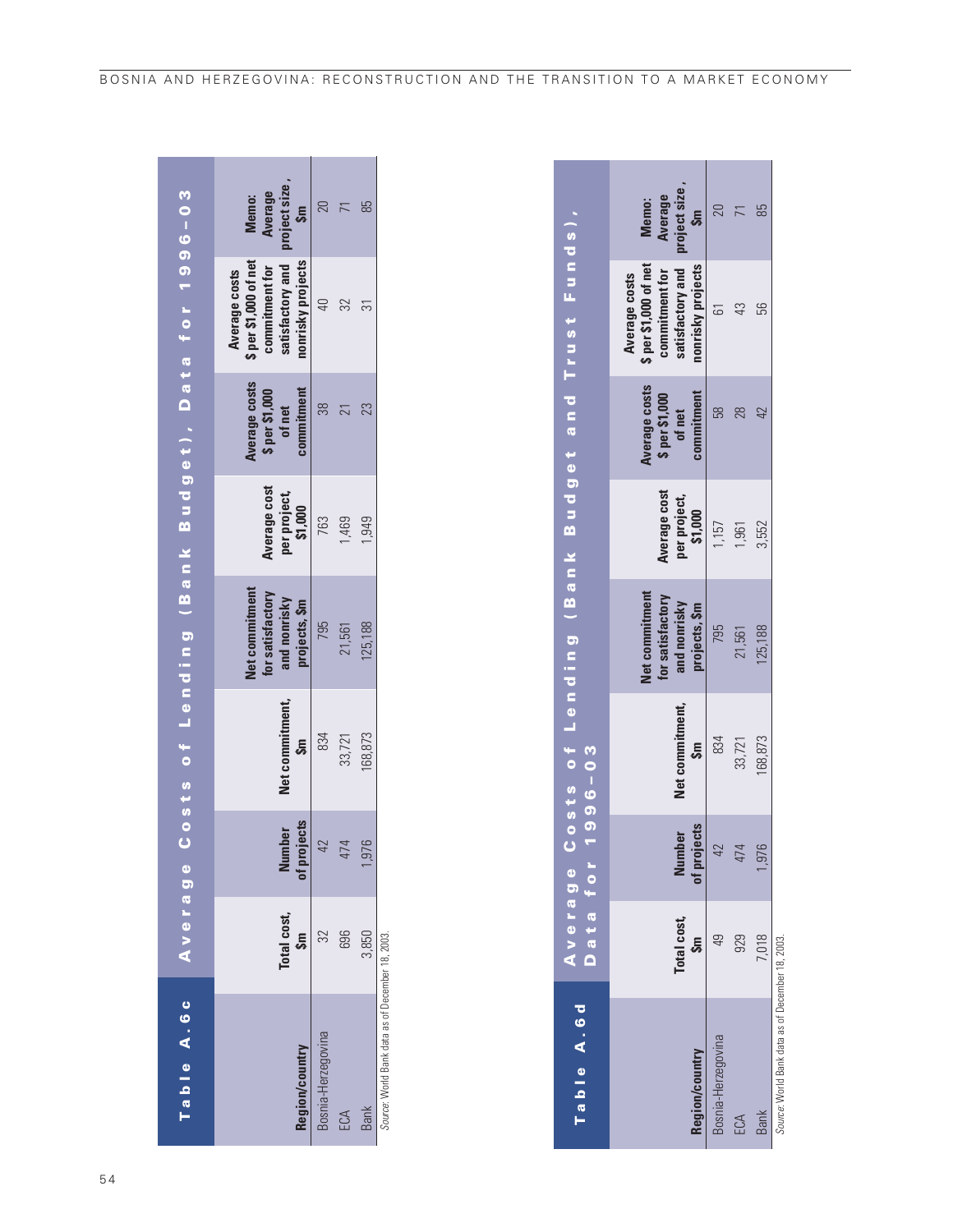| Table A.7 |                          | Bosnia-Herzegovina: Bank's Senior<br>Management, 1995-03 |                                      |  |  |  |
|-----------|--------------------------|----------------------------------------------------------|--------------------------------------|--|--|--|
| Year      | <b>Vice president</b>    | <b>Country director</b>                                  | <b>Chief/resident representative</b> |  |  |  |
|           |                          |                                                          |                                      |  |  |  |
| 1995      | <b>Wilfried Thalwitz</b> | <b>Kemal Dervis</b>                                      |                                      |  |  |  |
| 1996      | Johannes F. Linn         | <b>Christine Wallich</b>                                 | Rory O'Sullivan                      |  |  |  |
| 1997      | Johannes F. Linn         | Christine Wallich/Christian Poortman                     | Rory O'Sullivan                      |  |  |  |
| 1998      | Johannes F. Linn         | Christian Poortman                                       | Rory O'Sullivan                      |  |  |  |
| 1999      | Johannes F. Linn         | Christian Poortman                                       | Rory O'Sullivan                      |  |  |  |
| 2000      | Johannes F. Linn         | Christian Poortman                                       | Joseph K. Ingram                     |  |  |  |
| 2001      | Johannes F. Linn         | Christian Poortman                                       | Joseph K. Ingram                     |  |  |  |
| 2002      | Johannes F. Linn         | Christian Poortman                                       | Joseph K. Ingram                     |  |  |  |
| 2003      | Johannes F. Linn         | Orsalia Kalantzopoulos                                   | Dirk Reinermann                      |  |  |  |

*Source*: The World Bank Group Directory, 1995–03.

## **Bosnia-Herzegovina: Millenium Development Goals <sup>T</sup> able A.8**

|                                                                                              | 1990                 | 1995                                                              | 2001                 | 2002 |
|----------------------------------------------------------------------------------------------|----------------------|-------------------------------------------------------------------|----------------------|------|
| 1 Eradicate extreme poverty and hunger                                                       |                      | 2015 target = halve 1990 \$1 a day poverty and malnutrition rates |                      |      |
| Population below \$1 a day (%)                                                               | $\ddotsc$            |                                                                   |                      |      |
| Poverty gap at \$1 a day (%)                                                                 | $\ddot{\phantom{a}}$ |                                                                   | $\ddot{\phantom{a}}$ |      |
| Percentage share of income or consumption held by poorest 20%                                |                      |                                                                   |                      |      |
| Prevalence of child malnutrition (% of children under 5)                                     | $\ddot{\phantom{a}}$ |                                                                   | 4                    |      |
| Population below minimum level of dietary energy consumption (%)                             |                      |                                                                   |                      |      |
| 2 Achieve universal primary education                                                        |                      | 2015 target = net enrollment to 100                               |                      |      |
| Net primary enrollment ratio (% of relevant age group)                                       |                      |                                                                   |                      |      |
| Percentage of cohort reaching grade 5 (%)                                                    |                      |                                                                   |                      |      |
| Youth literacy rate (% ages 15-24)                                                           | $\ddotsc$            |                                                                   |                      |      |
| <b>3 Promote gender equality</b>                                                             |                      | 2005 target = education ratio to 100                              |                      |      |
| Ratio of girls to boys in primary and secondary education (%)                                | $\ddot{\phantom{a}}$ |                                                                   |                      |      |
| Ratio of young literate females to males (% ages 15-24)                                      |                      |                                                                   |                      |      |
| Share of women employed in the nonagricultural sector (%)                                    |                      |                                                                   |                      |      |
| Proportion of seats held by women in national parliament (%)                                 | $\ddotsc$            |                                                                   | 29                   |      |
| <b>4 Reduce child mortality</b><br>2015 target = reduce 1990 under-5 mortality by two-thirds |                      |                                                                   |                      |      |
| Under-5 mortality rate (per 1,000)                                                           | 22                   | 19                                                                | 18                   |      |
| Infant mortality rate (per 1,000 live births)                                                | 18                   | 16                                                                | 15                   |      |
| Immunization, measles (% of children under 12 months)                                        | 52                   | 53                                                                | 92                   |      |
| <b>5 Improve maternal health</b>                                                             |                      | 2015 target = reduce 1990 maternal mortality by three-fourths     |                      |      |
| Maternal mortality ratio (modeled estimate, per 100,000 live births)                         | $\ddot{\phantom{a}}$ | 15                                                                |                      |      |
| Births attended by skilled health staff (% of total)                                         | 97.4                 |                                                                   | 99.6                 |      |

(*Table continues on the following page.*)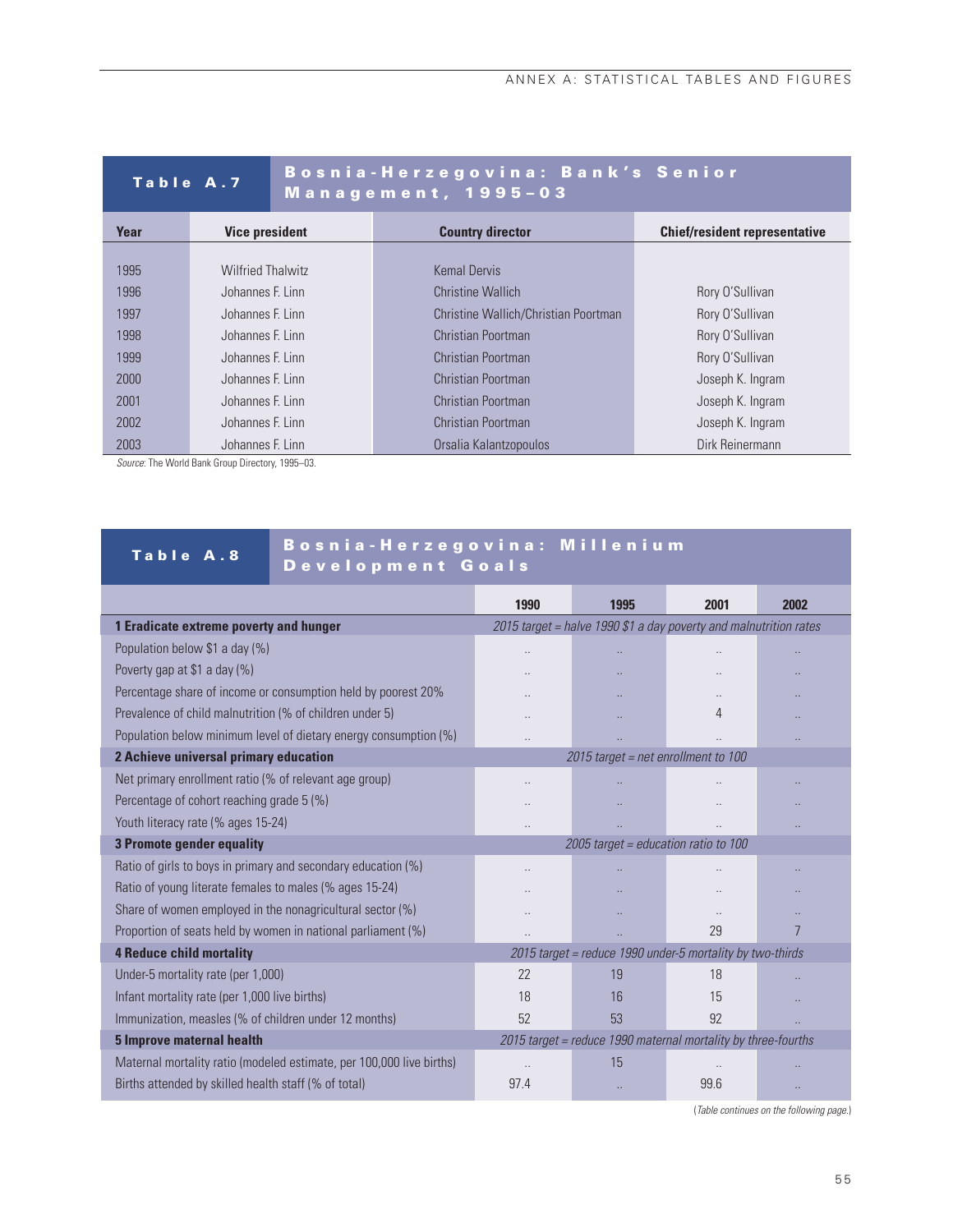## BOSNIA AND HERZEGOVINA: RECONSTRUCTION AND THE TRANSITION TO A MARKET ECONOMY

## **Bosnia-Herzegovina: Millenium**  Table A.8 **Dosnia-Herzegovina: Willenium**

|                                                             | 1990                 | 1995                                                 | 2001                 | 2002                 |
|-------------------------------------------------------------|----------------------|------------------------------------------------------|----------------------|----------------------|
| <b>6 Combat HIV/AIDS, malaria and other diseases</b>        |                      | 2015 target = halt, and begin to reverse, AIDS, etc. |                      |                      |
| Prevalence of HIV, female (% ages 15-24)                    | $\ddot{\phantom{a}}$ |                                                      |                      |                      |
| Contraceptive prevalence rate (% of women ages 15-49)       |                      |                                                      |                      |                      |
| Number of children orphaned by HIV/AIDS                     |                      |                                                      | $\ddotsc$            |                      |
| Incidence of tuberculosis (per 100,000 people)              | $\ddotsc$            |                                                      | 90.5                 |                      |
| Tuberculosis cases detected under DOTS (%)                  | $\ddot{\phantom{a}}$ |                                                      | 47                   |                      |
| <b>7 Ensure environmental sustainability</b>                |                      | 2015 target = various (see notes)                    |                      |                      |
| Forest area (% of total land area)                          | 44.6                 | $\ddotsc$                                            | 44.6                 | $\ldots$             |
| Nationally protected areas (% of total land area)           | $\ddot{\phantom{a}}$ | 0.4                                                  | 0.5                  | 0.5                  |
| GDP per unit of energy use (PPP \$ per kg oil equivalent)   | $\ddotsc$            | 4.5                                                  | 4.7                  |                      |
| $CO2$ emissions (metric tons per capita)                    | 1.1                  | 1.2                                                  | 1.2                  |                      |
| Access to an improved water source (% of population)        | $\ddot{\phantom{0}}$ | Ω.                                                   | $\ddotsc$            | $\ddot{\phantom{0}}$ |
| Access to improved sanitation (% of population)             |                      |                                                      |                      |                      |
| Access to secure tenure (% of population)                   | $\ddot{\phantom{a}}$ |                                                      |                      |                      |
| 8 Develop a Global Partnership for Development              |                      | 2015 target = various (see notes)                    |                      |                      |
| Youth unemployment rate (% of total labor force ages 15-24) | $\ddot{\phantom{a}}$ | Ϋ,                                                   | $\ddot{\phantom{a}}$ |                      |
| Fixed line and mobile telephones (per 1,000 people)         |                      | 70.6                                                 | 168                  |                      |
| Personal computers (per 1,000 people)                       | $\ddotsc$            |                                                      | $\ddotsc$            |                      |
| <b>General indicators</b>                                   |                      |                                                      |                      |                      |
| Population                                                  | 4.5 million          | 3.4 million                                          | 4.1 million          | 4.1 million          |
| Gross national income (GNI) (\$)                            |                      | 2.8 billion                                          | 5.1 billion          | 5.2 billion          |
| GNI per capita (\$)                                         |                      | 800                                                  | 1,270.00             | 1,270.00             |
| Adult literacy rate (% of people ages 15 and over)          | $\ldots$             | $\ldots$                                             | $\ldots$             | $\ldots$             |
| Total fertility rate (births per woman)                     | 1.7                  | 1.6                                                  | 1.6                  | 1.6                  |
| Life expectancy at birth (years)                            | 71.4                 | 72.7                                                 | 73.6                 | 73.9                 |
| Aid (% of GNI)                                              | $\ddot{\phantom{a}}$ | 57.4                                                 | 12.7                 |                      |
| External debt (% of GNI)                                    |                      | $\ddotsc$                                            | 44.1                 | τ,                   |
| Investment (% of GDP)                                       |                      | 20                                                   | 20                   | 20.9                 |
| Trade (% of GDP)                                            |                      | 91.9                                                 | 81.3                 | 77.5                 |

*Note*: In some cases the data are for earlier or later years than those stated.

Goal 1 targets: Halve, between 1990 and 2015, the proportion of people whose income is less than one dollar a day. Halve, between 1990 and 2015, the proportion of people who suffer from hunger.

Goal 2 target: Ensure that, by 2015, children everywhere, boys and girls alike, will be able to complete a full course of primary schooling.

Goal 3 target: Eliminate gender disparity in primary and secondary education, preferably by 2005, and to all levels of education no later than 2015.

Goal 4 target: Reduce by two-thirds, between 1990 and 2015, the under-five mortality rate.

Goal 5 target: Reduce by three-quarters, between 1990 and 2015, the maternal mortality ratio.

Goal 6 targets: Have halted by 2015, and begun to reverse, the spread of HIV/AIDS. Have halted by 2015, and begun to reverse, the incidence of malaria and other major diseases.

Goal 7 targets: Integrate the principles of sustainable development into country policies and programs and reverse the loss of environmental resources. Halve, by 2015, the proportion of people without sustainable access to safe drinking water. By 2020, to have achieved a significant improvement in the lives of at least 100 million slum dwellers.

Goal 8 targets: Develop further an open, rule-based, predictable, non-discriminatory trading and financial system. Address the Special Needs of the Least Developed Countries. Address the Special Needs of landlocked countries and small island developing states. Deal comprehensively with the debt problems of developing countries through national and international measures in order to make debt sustainable in the long term. In cooperation with developing countries, develop and implement strategies for decent and productive work for youth. In cooperation with pharmaceutical companies, provide access to affordable, essential drugs in developing countries. In cooperation with the private sector, make available the benefits of new technologies, especially information and communications.

*Source*: *World Development Indicators database, April 2002.*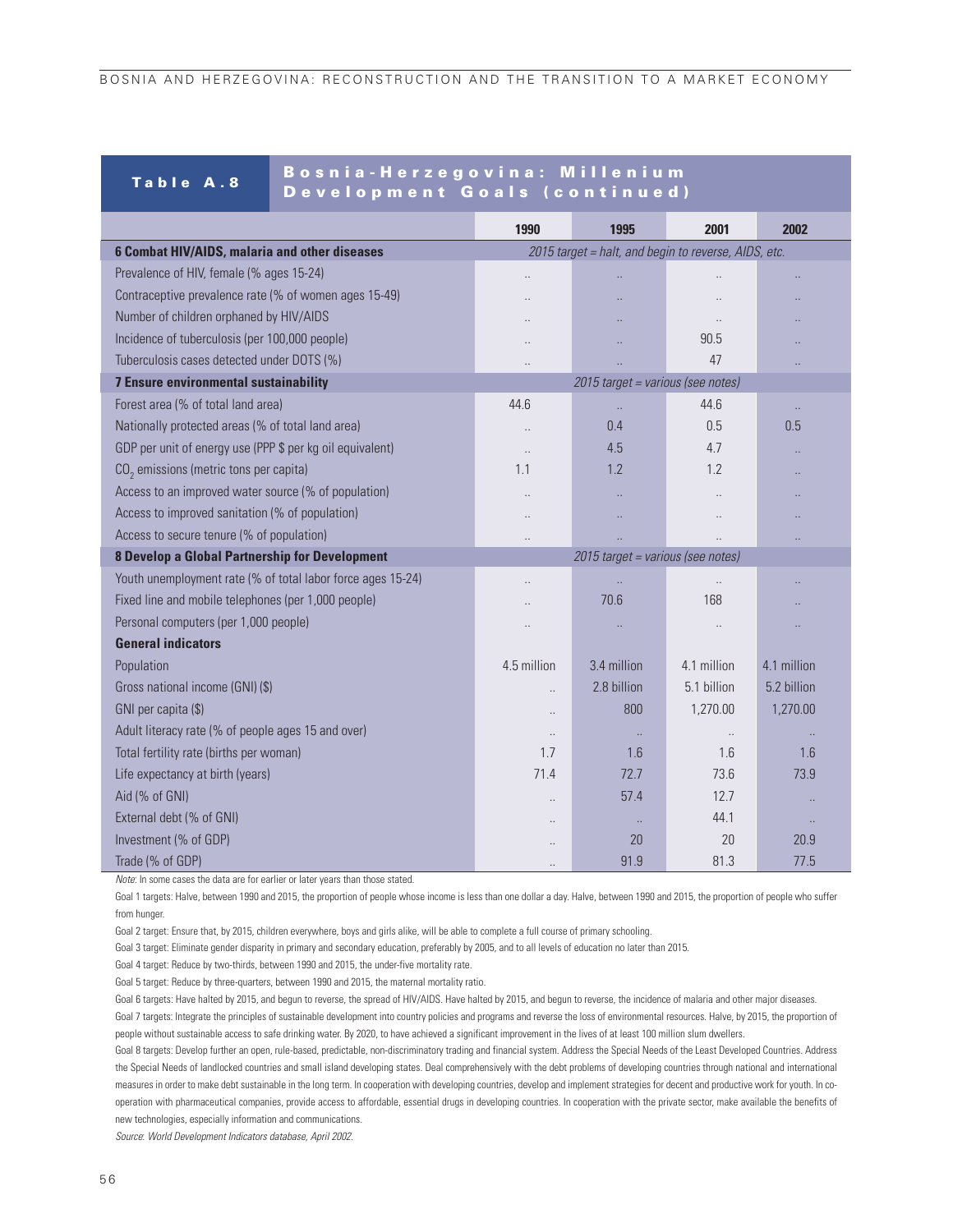| Table A.9a         | Bosnia-Herzegovina: IDA Disbursements<br>and Net Transfers (Including Billable Trust<br>Funds), FY97-03<br>(millions of US\$ as of February 2, 2004) |                                |                            |  |  |  |  |  |
|--------------------|------------------------------------------------------------------------------------------------------------------------------------------------------|--------------------------------|----------------------------|--|--|--|--|--|
| <b>Fiscal year</b> | <b>Gross disbursements</b>                                                                                                                           | Net disbursements <sup>a</sup> | Net transfers <sup>b</sup> |  |  |  |  |  |
| 1996               | 68.2                                                                                                                                                 | 68.2                           | 68.2                       |  |  |  |  |  |
| 1997               | 175.3                                                                                                                                                | 175.3                          | 174.4                      |  |  |  |  |  |
| 1998               | 87.9                                                                                                                                                 | 87.9                           | 86.1                       |  |  |  |  |  |
| 1999               | 117.4                                                                                                                                                | 117.4                          | 114.7                      |  |  |  |  |  |
| 2000               | 80.8                                                                                                                                                 | 80.8                           | 77.1                       |  |  |  |  |  |
| 2001               | 69.7                                                                                                                                                 | 69.7                           | 65.8                       |  |  |  |  |  |
| 2002               | 43.4                                                                                                                                                 | 43.4                           | 39.2                       |  |  |  |  |  |
| 2003               | 82.3                                                                                                                                                 | 82.3                           | 77.2                       |  |  |  |  |  |
| <b>Total</b>       | 725.1                                                                                                                                                | 725.1                          | 702.7                      |  |  |  |  |  |

a. Net disbursements are gross disbursements minus principal repayments.

b. Net transfers are net disbursements minus interest and fees .

*Source:* World Bank data.

| Table A.9b         | Bosnia-Herzegovina: IBRD Principal<br>Repayments and Interest, FY97-03<br>(millions of US\$ as of February 2, 2004) |                 |              |  |  |  |  |
|--------------------|---------------------------------------------------------------------------------------------------------------------|-----------------|--------------|--|--|--|--|
| <b>Fiscal year</b> | <b>Principal repayments</b>                                                                                         | <b>Interest</b> | <b>Total</b> |  |  |  |  |
| 1997               | $\Omega$                                                                                                            | 30.0            | 30.0         |  |  |  |  |
| 1998               | $\Omega$                                                                                                            | 35.5            | 35.5         |  |  |  |  |
| 1999               | $\Omega$                                                                                                            | 34.9            | 34.9         |  |  |  |  |
| 2000               | $\Omega$                                                                                                            | 32.6            | 32.6         |  |  |  |  |
| 2001               | $\Omega$                                                                                                            | 33.4            | 33.4         |  |  |  |  |
| 2002               | 16.7                                                                                                                | 26.2            | 42.9         |  |  |  |  |
| 2003               | 23.8                                                                                                                | 18.8            | 42.6         |  |  |  |  |
| <b>Total</b>       | 40.5                                                                                                                | 211.5           | 251.9        |  |  |  |  |

*Source:* World Bank data.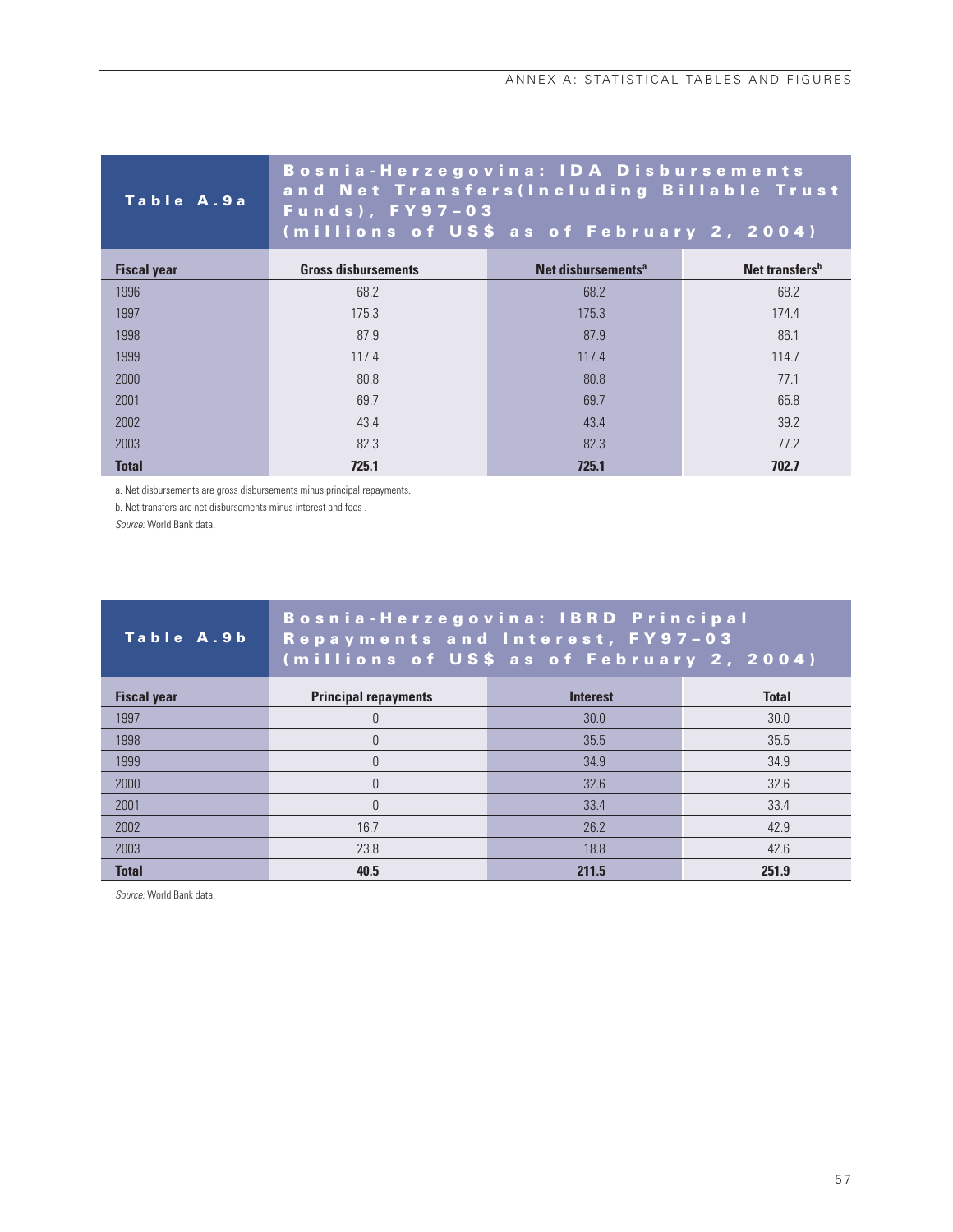## ENDNOTES

## **Executive Summary**

1. The High Representative represents the Peace Implementation Council, which is composed of the nations that undertook to support the peace agreement. The Council also reports to the European Union (EU) and the U.N. Security Council.

2. During calendar year 1996, the Bank initiated 16 emergency reconstruction projects, with a total IDA and trust fund commitment of \$356 million.

## **Resumen**

1. El Alto Representante representa al Consejo de Implementación de la Paz, formado por los países que se comprometieron a respaldar el acuerdo de paz, y que depende asimismo de la Unión Europea y del Consejo de Seguridad de las Naciones Unidas.

2. Durante el año 1996, el Banco inició 16 proyectos de reconstrucción de emergencia, habiéndose comprometido un total de \$356 millones en recursos de la AIF y fondos fiduciarios.

## **Résumé analytique**

1. Le Haut Représentant représente le Conseil de mise en oeuvre de la paix, composé des nations qui se sont engagées à appuyer l'accord de paix. Le Conseil rend également compte à l'Union européenne (UE) et au Conseil de sécurité des Nations Unies.

2. Au cours de l'année civile 1996, la Banque a pris l'initiative de 16 projets de reconstruction d'urgence, qui ont bénéficié d'un engagement de l'IDA et du fonds fiduciaire se chiffrant au total à 356 millions de dollars.

## **Chapter 1**

1. The 1991 population of 4.4 million comprised 43.7 percent Moslems (now referred to as Bosniaks), 31.4 percent Serbs, 17.3 percent Croats, and 7.6 percent "other" ("Yugoslav" or other nationalities).

2. Formally titled "The General Framework Agreement for Peace in Bosnia and Herzegovina."

3. These included foreign relations; customs and foreign trade policy, immigration, inter-entity policies on transport, communications and energy, responsibility for all external debt; and a Central Bank, headed by a non-BiH citizen, which would operate as a currency board for a minimum period of six years. The Dayton Accords gave the IMF control over monetary policy and authority to appoint the governor of the Central Bank.

4. There is also the enclave of Brcko, which is administered separately.

5. The Entity governments have been demobilizing since 1999 under intense pressure from the international community and are moving slowly toward a unified military policy and a single defense force.

6. However, the Dayton Accords did provide that, with the approval of the State Parliament, the State could impose taxes.

7. Referred to as the Priority Reconstruction and Recovery Program. The total was to be divided between the FBH (\$3.7 billion) and the RS (\$1.4 billion), primarily on the basis of population.

8. GDP data are only estimations. The underlying data series are either weak or nonexistent. Current population numbers are also estimates; there has been no census since 1991. The return of refugees and the resettlement of the internally displaced have been carefully documented by United Nations High Commissioner for Refugees, but there has also been significant out-migration. Some sources estimate the current population to be 4.0-4.1 million, but many observers believe that the population has not recovered to that level. This report uses an estimate of 3.8 million.

9. U.N. estimates of poverty incidence in the immediate post-war period range from 50 percent to 70 percent. The only reliable survey of poverty in the country is the 2001 LSMS Household Survey, which gave an overall poverty rate of 19.5 percent (16 per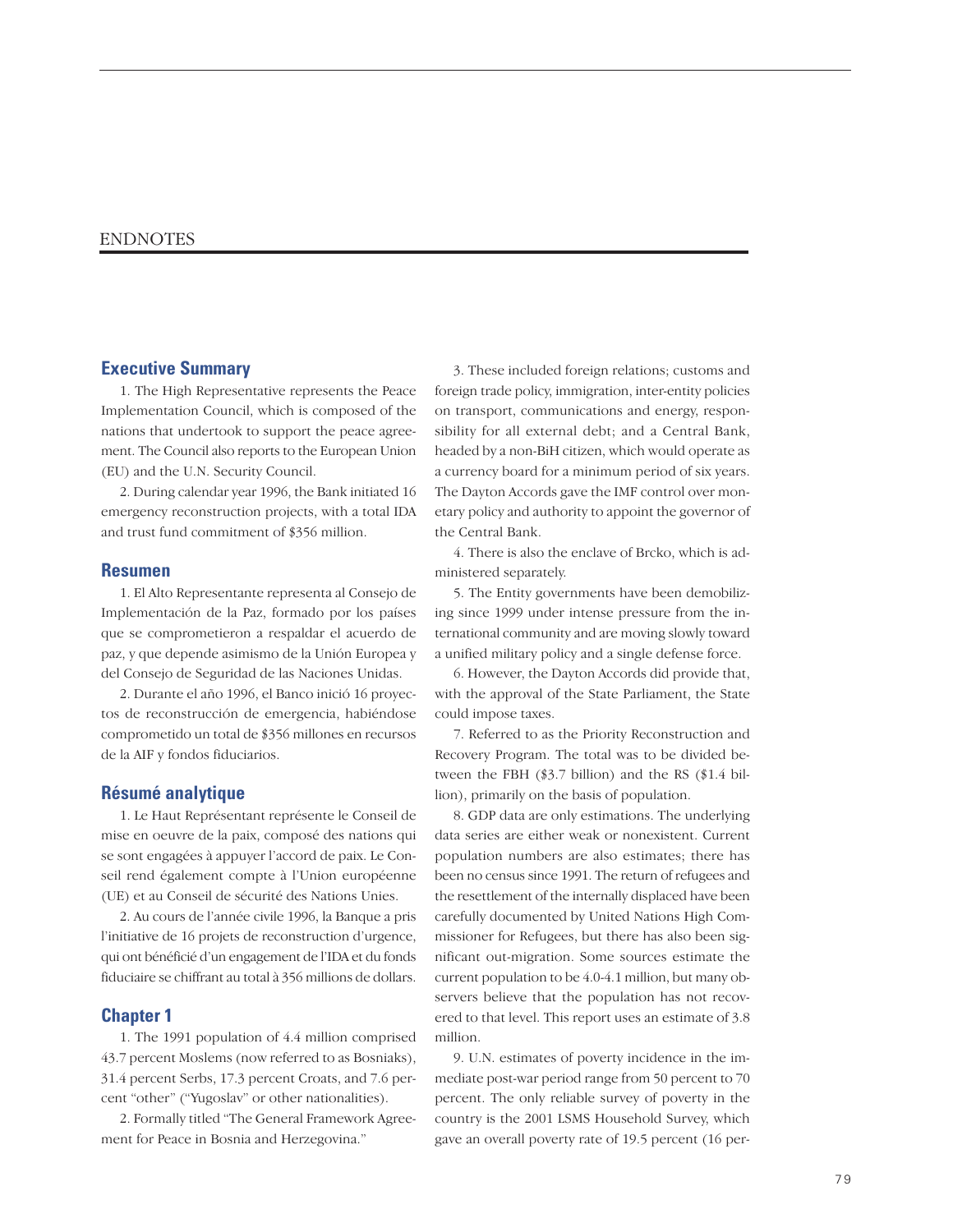cent in FBH and 25 percent in RS), but with another 30 percent of the population only marginally above the poverty line. Poverty incidence for other former SFRY republics for which data are available (for 1999) is reported to be: Croatia, 8 percent; Macedonia, 16 percent; Serbia and Montenegro, 18 percent. See World Bank 2003d.

## **Chapter 2**

1. Because BiH was not yet a member of the Bank, there was no Bank budget for these activities. The BiH Working Group was initially funded by the Netherlands government, and subsequently by the United States as well.

2. Of the TFBH, \$25 million was provided on grant terms and the balance on IDA terms.

3. The cutoff income level for IDA eligibility was a 1994 per capita GNP of \$865.

4. A 1997 World Bank private sector assessment and an FIAS report, *Commercial and Legal Framework and Administrative Barriers to Investment in BiH* (FIAS 2001). The private sector assessment was widely disseminated and discussed at a seminar organized by the World Bank Institute.

5. The government, with the support of key elements of the international community, was strongly in favor of mass privatization, primarily in order to settle significant claims of private citizens against the State that had arisen as a result of the war.

6. In the *EBPAC* documents (see World Bank 2003e), the Bank noted that progress in setting up the appropriate architecture for fostering private markets has greatly outpaced developments in other transition economies, and Bosnia is now poised to advance rapidly. Yet in 1999 a *Wall Street Journal* survey ranked BiH's investment climate 19th among 27 transition countries. The 2001 FIAS study confirmed that the absence of a transparent and predictable legal and regulatory framework was a major impediment to establishing and operating a business in BiH.

7. More than 90 percent of banking sector assets in the FBH were nonperforming in 1996.

8. In RS the *Emergency Pilot Credit Project* was fully disbursed six months ahead of schedule and the repayment rate was 97 percent. More than 50 percent of the credit line under the *Private Sector Credit Project* (PSCP) was disbursed in the first year and, as of October 2003, there had been no default in payment.

However, loans to municipalities have been less successful, and lending to farmers has not had a good repayment record.

9. One reason for the delay could have been the lengthy transition period for the formation of new governments after the fall 2000 elections. But this could have been anticipated and factored into the loan design.

10. For example, in the FBH the full privatization of the PBS Group (Privredna Banka Sarajevo) is still pending, although the largest unit of the PBS Group, Central Profit Bank, was merged with another PBS bank, Travnica Banka, and finally sold to a major Austrian Bank in October 2003.

11. Council of Europe and the World Bank 2000 and other project-related analytical work fed into broader, integrative studies such as World Bank 2002b, 2003d.

12. This system required firms to keep workers they could not employ full time on a "waitlist" and pay them partial compensation and social benefits until such time as the firm could hire them.

13. The Bank did, however, coordinate a Social Protection Task Force.

### **Chapter 3**

1. Official statistics report unemployment rates of over 40 percent, but these data are known to be overstated, because employers have a strong incentive not to report all employees; and those who are unrecorded for wage tax purposes, plus many of the self-employed, report themselves as unemployed and draw unemployment compensation. The LSMS study reported unemployment of 16 percent. However, most observers think that total unemployment is in a range of 20–25 percent. Of most concern is the scant evidence of any significant *decline* in unemployment over time.

2. Private savings were an estimated 0.7 percent of GDP in 2003 (Source: PRSP).

3. EBRD, *Transition Report* 2003, p. 124. This estimate differs from a June 2003 estimate by the World Bank, which stated that small-scale privatization was essentially complete in both the Federation and RS.

4. These figures in particular should be treated with caution, as these are rough estimates based on rough GDP data, and even rougher data on estimated private informal activity. (Source: various EBRD *Transition Reports*.)